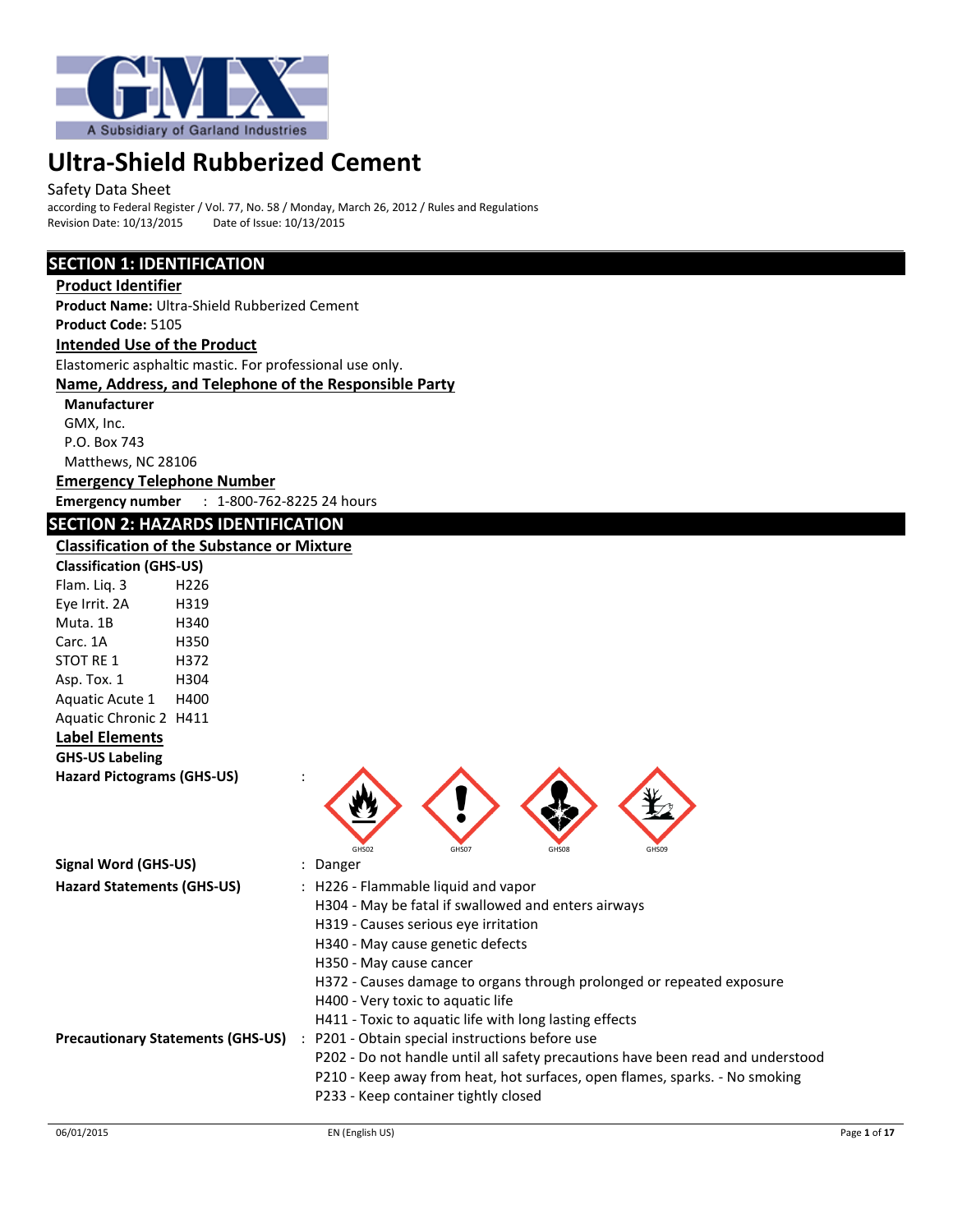Safety Data Sheet

according to Federal Register / Vol. 77, No. 58 / Monday, March 26, 2012 / Rules and Regulations<br>Revision Date: 05/13/2015 Date of Issue: 10/13/2015

Revision Date: 05/13/2015

| P240 - Ground/bond container and receiving equipment                                           |
|------------------------------------------------------------------------------------------------|
| P241 - Use explosion-proof electrical, lighting, ventilating equipment                         |
| P242 - Use only non-sparking tools                                                             |
| P243 - Take precautionary measures against static discharge                                    |
| P260 - Do not breathe mist, spray, vapors                                                      |
| P264 - Wash hands, forearms and exposed areas thoroughly after handling                        |
| P270 - Do not eat, drink or smoke when using this product                                      |
| P273 - Avoid release to the environment                                                        |
| P280 - Wear eye protection, protective clothing, protective gloves                             |
| P301+P310 - IF SWALLOWED: Immediately call a POISON CENTER or doctor/physician                 |
| P303+P361+P353 - IF ON SKIN (or hair): Remove/Take off immediately all contaminated            |
| clothing. Rinse skin with water/shower                                                         |
| P305+P351+P338 - If in eyes: Rinse cautiously with water for several minutes. Remove           |
| contact lenses, if present and easy to do. Continue rinsing                                    |
| P308+P313 - If exposed or concerned: Get medical advice/attention                              |
| P314 - Get medical advice and attention if you feel unwell                                     |
| P331 - If swallowed, do NOT induce vomiting                                                    |
| P337+P313 - If eye irritation persists: Get medical advice/attention                           |
| P370+P378 - In case of fire: Use appropriate media to extinguish                               |
| P391 - Collect spillage                                                                        |
| P403+P235 - Store in a well-ventilated place. Keep cool                                        |
| P405 - Store locked up                                                                         |
| P501 - Dispose of contents/container according to local, regional, national, and international |
| regulations                                                                                    |

#### **Other Hazards**

**Other Hazards Not Contributing to the Classification**: Contains a small amount of hydrogen sulfide. Hydrogen sulfide is a fatal, and highly flammable gas with a rotten egg odor that quickly causes odor fatigue. Heating of this product and storage under elevated temperatures or over long periods of time may release higher amounts of hydrogen sulfide. Hydrogen sulfide is also an asphyxiant. **Unknown Acute Toxicity (GHS-US)** Not available

# **SECTION 3: COMPOSITION/INFORMATION ON INGREDIENTS**

| <b>Mixture</b>            |                           |           |                                         |
|---------------------------|---------------------------|-----------|-----------------------------------------|
| <b>Name</b>               | <b>Product identifier</b> | % (w/w)   | <b>Classification (GHS-US)</b>          |
| Asphalt                   | (CAS No) 8052-42-4        | $40 - 70$ | Flam. Liq. 2, H225                      |
|                           |                           |           | Eye Irrit. 2A, H319                     |
|                           |                           |           | Carc. 2, H351                           |
| Benzene, 1,2,4-trimethyl- | (CAS No) 95-63-6          | $10 - 15$ | Flam. Liq. 3, H226                      |
|                           |                           |           | Acute Tox. 4 (Inhalation: vapour), H332 |
|                           |                           |           | Skin Irrit. 2, H315                     |
|                           |                           |           | Eye Irrit. 2A, H319                     |
|                           |                           |           | Carc. 2, H351                           |
|                           |                           |           | STOT SE 3, H335                         |
|                           |                           |           | Asp. Tox. 1, H304                       |
|                           |                           |           | Aquatic Acute 2, H401                   |
|                           |                           |           | Aquatic Chronic 2, H411                 |
| Attapulgite               | (CAS No) 12174-11-7       | $5 - 10$  | Carc. 2, H351                           |
| 1,3,5-Trimethylbenzene    | (CAS No) 108-67-8         | $5 - 10$  | Flam. Liq. 3, H226                      |
|                           |                           |           | Skin Irrit. 2, H315                     |
|                           |                           |           | Eye Irrit. 2A, H319                     |
|                           |                           |           | STOT SE 3, H335                         |
|                           |                           |           | Asp. Tox. 1, H304                       |
|                           |                           |           | Aquatic Acute 2, H401                   |
|                           |                           |           | Aquatic Chronic 2, H411                 |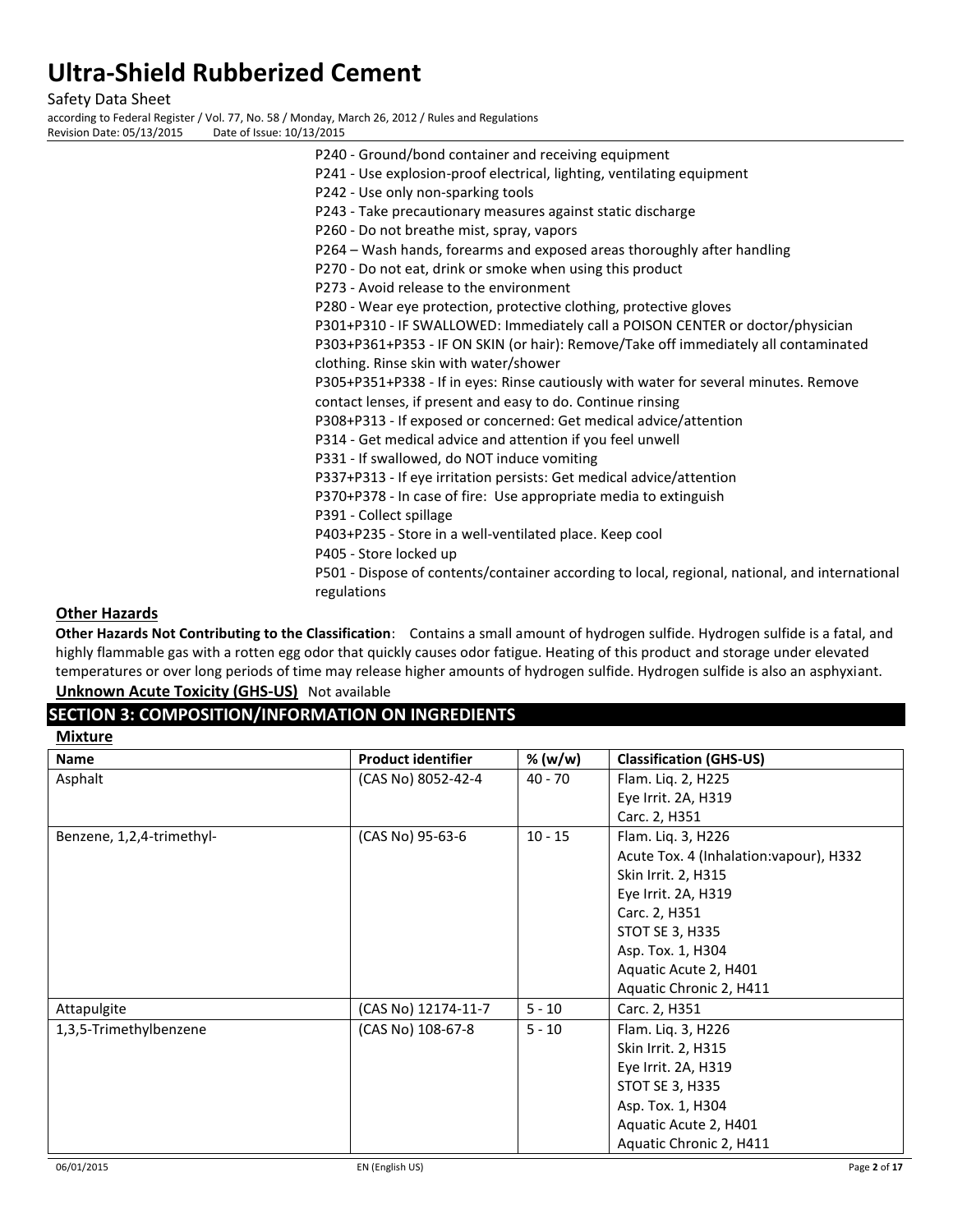Safety Data Sheet

| Solvent naphtha, petroleum, light aromatic         | (CAS No) 64742-95-6 | $1 - 5$     | Flam. Liq. 3, H226                      |
|----------------------------------------------------|---------------------|-------------|-----------------------------------------|
|                                                    |                     |             | Skin Irrit. 2, H315                     |
|                                                    |                     |             | Muta. 1B, H340                          |
|                                                    |                     |             | Carc. 1B, H350                          |
|                                                    |                     |             | Repr. 2, H361                           |
|                                                    |                     |             | <b>STOT SE 3, H336</b>                  |
|                                                    |                     |             |                                         |
|                                                    |                     |             | Asp. Tox. 1, H304                       |
|                                                    |                     |             | Aquatic Acute 2, H401                   |
|                                                    |                     |             | Aquatic Chronic 2, H411                 |
| Carbon black                                       | (CAS No) 1333-86-4  | $0.5 - 1.5$ | Carc. 2, H351                           |
| Xylenes (o-, m-, p- isomers)                       | (CAS No) 1330-20-7  | $0.5 - 1.5$ | Flam. Liq. 3, H226                      |
|                                                    |                     |             | Acute Tox. 4 (Dermal), H312             |
|                                                    |                     |             | Acute Tox. 4 (Inhalation: vapour), H332 |
|                                                    |                     |             | Skin Irrit. 2, H315                     |
|                                                    |                     |             | Eye Irrit. 2A, H319                     |
|                                                    |                     |             |                                         |
|                                                    |                     |             | <b>STOT SE 3, H336</b>                  |
|                                                    |                     |             | Asp. Tox. 1, H304                       |
|                                                    |                     |             | Aquatic Acute 2, H401                   |
| Quartz                                             | (CAS No) 14808-60-7 | $0.5 - 1.5$ | Carc. 1A, H350                          |
|                                                    |                     |             | STOT SE 3, H335                         |
|                                                    |                     |             | <b>STOT RE 1, H372</b>                  |
| Extracts, petroleum, heavy paraffinic              | (CAS No) 64742-04-7 | $0.1 - 1$   | Carc. 1B, H350                          |
| distillate solvent                                 |                     |             |                                         |
| Cumene                                             | (CAS No) 98-82-8    | $0.1 - 1$   | Flam. Liq. 3, H226                      |
|                                                    |                     |             |                                         |
|                                                    |                     |             | Carc. 2, H351                           |
|                                                    |                     |             | STOT SE 3, H335                         |
|                                                    |                     |             | STOT SE 1, H370                         |
|                                                    |                     |             | <b>STOT RE 1, H372</b>                  |
|                                                    |                     |             | Asp. Tox. 1, H304                       |
|                                                    |                     |             | Aquatic Acute 1, H400                   |
|                                                    |                     |             | Aquatic Chronic 2, H411                 |
|                                                    |                     |             |                                         |
| 2,2'-Methylenebis(4-methyl-6-tert-<br>butylphenol) | (CAS No) 119-47-1   | $0.1 - 1$   | Repr. 2, H361                           |
| Zinc oxide                                         | (CAS No) 1314-13-2  | $0.1 - 1$   | Aquatic Acute 1, H400                   |
|                                                    |                     |             | Aquatic Chronic 1, H410                 |
| Sulfur                                             | (CAS No) 7704-34-9  | $0.1 - 1$   | Comb. Dust                              |
|                                                    |                     |             | Skin Irrit. 2, H315                     |
|                                                    |                     |             | Eye Irrit. 2B, H320                     |
|                                                    |                     |             |                                         |
|                                                    |                     |             | Aquatic Acute 3, H402                   |
| Stearic acid                                       | (CAS No) 57-11-4    | $0.1 - 1$   | Comb. Dust                              |
| Alcohols, C9-11-iso-, C10-rich                     | (CAS No) 68526-85-2 | 0.03        | Aquatic Acute 1, H400                   |
| Styrene-1,3-Butadiene polymer,<br>hydrogenated     | (CAS No) 66070-58-4 | 0.01        | Comb. Dust                              |
| Talc                                               | (CAS No) 14807-96-6 | 0.01        | Comb. Dust                              |
| Hydrogen sulfide                                   | (CAS No) 7783-06-4  | 0.005       | Flam. Gas 1, H220                       |
|                                                    |                     |             | Liquefied gas, H280                     |
|                                                    |                     |             |                                         |
|                                                    |                     |             | Acute Tox. 2 (Inhalation:gas), H330     |
|                                                    |                     |             | Eye Irrit. 2A, H319                     |
|                                                    |                     |             | STOT SE 1, H370                         |
|                                                    |                     |             | Aquatic Acute 1, H400                   |
|                                                    |                     |             | Aquatic Chronic 1, H410                 |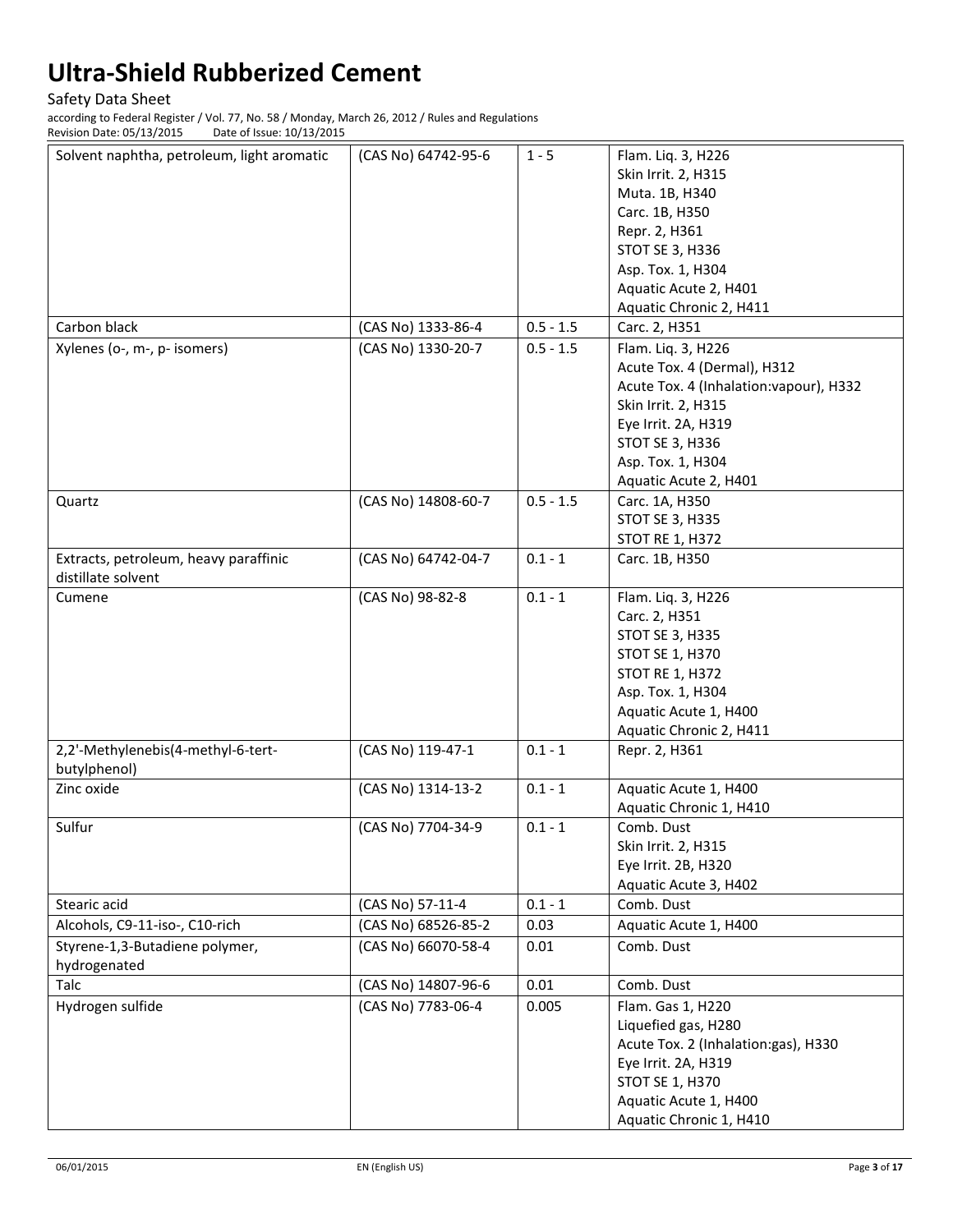Safety Data Sheet

according to Federal Register / Vol. 77, No. 58 / Monday, March 26, 2012 / Rules and Regulations

Revision Date: 05/13/2015 Date of Issue: 10/13/2015

# **SECTION 4: FIRST AID MEASURES**

## **Description of First Aid Measures**

**General:** Never give anything by mouth to an unconscious person. If you feel unwell, seek medical advice (show the label where possible). IF exposed or concerned: Get medical advice/attention.

**Inhalation:** When symptoms occur: go into open air and ventilate suspected area. Seek medical attention.

**Skin Contact:** Remove contaminated clothing. Drench affected area with water for at least 15 minutes. Seek medical attention.

**Eye Contact:** Rinse cautiously with water for several minutes. Remove contact lenses, if present and easy to do. Continue rinsing. Seek medical attention.

**Ingestion:** Rinse mouth. Do NOT induce vomiting. Seek medical attention.

### **Most Important Symptoms and Effects Both Acute and Delayed**

**General:** Causes eye irritation. Effects of exposure (inhalation, ingestion or skin contact) to substance may be delayed. Swallowing the liquid may cause aspiration into the lungs with the risk of chemical pneumonitis.

**Inhalation:** May cause irritation to the respiratory tract.

**Skin Contact:** May cause skin irritation.

**Eye Contact:** Causes eye irritation.

**Ingestion:** Ingestion is likely to be harmful or have adverse effects. Aspiration into the lungs can occur during ingestion or vomiting and may cause lung injury.

**Chronic Symptoms:** May cause genetic defects. May cause cancer. Causes damage to organs through prolonged or repeated exposure.

### **Indication of Any Immediate Medical Attention and Special Treatment Needed**

If medical advice is needed, have product container or label at hand.

# **SECTION 5: FIRE-FIGHTING MEASURES**

### **Extinguishing Media**

**Suitable Extinguishing Media:** dry chemical powder, alcohol-resistant foam, carbon dioxide (CO<sub>2</sub>). Use extinguishing media appropriate for surrounding fire.

**Unsuitable Extinguishing Media:** Do not use extinguishing media containing water. Water or foam may cause frothing. Use of water on product above 100 °C (212 °F) can cause product to expand with explosive force.

### **Special Hazards Arising From the Substance or Mixture**

**Fire Hazard:** This product is flammable.

**Explosion Hazard:** Product is not explosive.

**Reactivity:** Flammable liquid and vapor.

### **Advice for Firefighters**

**Precautionary Measures Fire:** Not available

**Firefighting Instructions:** Exercise caution when fighting any chemical fire.

**Protection During Firefighting:** Do not enter fire area without proper protective equipment, including respiratory protection. **Hazardous Combustion Products**: Carbon dioxide, carbon monoxide, smoke, fumes, unburned hydrocarbons and oxides of sulfur and/or nitrogen. Hydrogen sulfide and other sulfur-containing gases can evolve from this product particularily at elevated temperatures. Hot asphalt can release toxic Hydrogen Sulfide gas! Hydrogen Sulfide can accumulate in vapor space of tanks and vessels during transfer and storage of this material.

#### **Reference to Other Sections**

Refer to section 9 for flammability properties.

### **SECTION 6: ACCIDENTAL RELEASE MEASURES**

### **Personal Precautions, Protective Equipment and Emergency Procedures**

**General Measures:** Keep away from heat/sparks/open flames/hot surfaces. – No smoking.

#### **For Non-Emergency Personnel**

**Protective Equipment:** Use appropriate personal protection equipment (PPE).

**Emergency Procedures:** Evacuate unnecessary personnel.

#### **For Emergency Personnel**

**Protective Equipment:** Equip cleanup crew with proper protection.

**Emergency Procedures:** Ventilate area.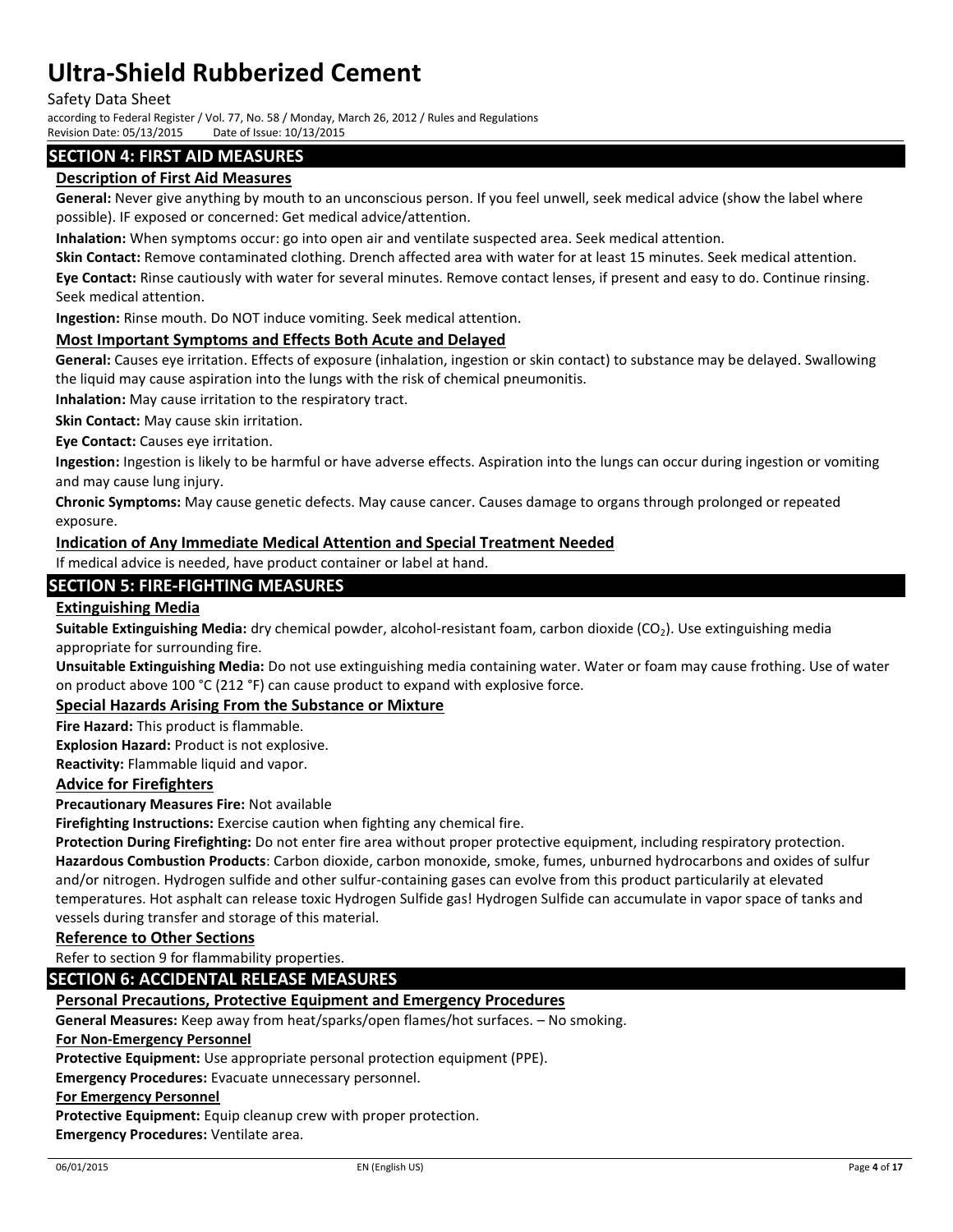Safety Data Sheet

according to Federal Register / Vol. 77, No. 58 / Monday, March 26, 2012 / Rules and Regulations Date of Issue: 10/13/2015

### **Environmental Precautions**

Prevent entry to sewers and public waters.

### **Methods and Material for Containment and Cleaning Up**

**For Containment:** Let the product solidify. Absorb and/or contain spill with inert material, then place in suitable container. Do not take up in combustible material such as: saw dust or cellulosic material.

**Methods for Cleaning Up:** Clear up spills immediately and dispose of waste safely.

#### **Reference to Other Sections**

See heading 8, Exposure Controls and Personal Protection.

### **SECTION 7: HANDLING AND STORAGE**

### **Precautions for Safe Handling**

**Hygiene Measures:** Handle in accordance with good industrial hygiene and safety procedures. Wash hands and other exposed areas with mild soap and water before eating, drinking, or smoking and again when leaving work.

### **Conditions for Safe Storage, Including Any Incompatibilities**

**Storage Conditions:** Store in a dry, cool and well-ventilated place. Keep container tightly closed.

**Storage Area:** Store locked up. Store in a well-ventilated place.

#### **Specific End Use(s)**

Asphalt Roofing Sealant/Mastic

### **SECTION 8: EXPOSURE CONTROLS/PERSONAL PROTECTION**

#### **Control Parameters**

| Asphalt (8052-42-4)      |                                          |                                                                        |  |  |
|--------------------------|------------------------------------------|------------------------------------------------------------------------|--|--|
| Mexico                   | OEL TWA (mg/m <sup>3</sup> )             | 5 mg/ $m3$                                                             |  |  |
| Mexico                   | OEL STEL (mg/m <sup>3</sup> )            | $10 \text{ mg/m}^3$                                                    |  |  |
| <b>USA ACGIH</b>         | ACGIH TWA (mg/m <sup>3</sup> )           | $0.5 \text{ mg/m}^3$                                                   |  |  |
| <b>USA NIOSH</b>         | NIOSH REL (ceiling) $(mg/m3)$            | 5 mg/ $m3$                                                             |  |  |
| Ontario                  | OEL TWA (mg/m <sup>3</sup> )             | $0.5$ mg/m <sup>3</sup>                                                |  |  |
| Zinc oxide (1314-13-2)   |                                          |                                                                        |  |  |
| Mexico                   | OEL TWA (mg/m <sup>3</sup> )             | $10 \text{ mg/m}^3$                                                    |  |  |
| Mexico                   | OEL STEL (mg/m <sup>3</sup> )            | $10 \text{ mg/m}^3$                                                    |  |  |
| <b>USA ACGIH</b>         | ACGIH TWA (mg/m <sup>3</sup> )           | 2 mg/ $m3$                                                             |  |  |
| <b>USA ACGIH</b>         | ACGIH STEL (mg/m <sup>3</sup> )          | $10 \text{ mg/m}^3$                                                    |  |  |
| USA OSHA                 | OSHA PEL (TWA) (mg/m <sup>3</sup> )      | 5 mg/ $m3$                                                             |  |  |
| <b>USA NIOSH</b>         | NIOSH REL (TWA) (mg/m <sup>3</sup> )     | 5 mg/ $m3$                                                             |  |  |
| <b>USA NIOSH</b>         | NIOSH REL (STEL) (mg/m <sup>3</sup> )    | $10 \text{ mg/m}^3$                                                    |  |  |
| <b>USA NIOSH</b>         | NIOSH REL (ceiling) (mg/m <sup>3</sup> ) | 15 mg/ $m3$                                                            |  |  |
| <b>USA IDLH</b>          | US IDLH $(mg/m3)$                        | 500 mg/m $3$                                                           |  |  |
| Ontario                  | OEL STEL (mg/m <sup>3</sup> )            | $10 \text{ mg/m}^3$                                                    |  |  |
| Ontario                  | OEL TWA (mg/m <sup>3</sup> )             | $2 \text{ mg/m}^3$                                                     |  |  |
| Sulfur (7704-34-9)       |                                          |                                                                        |  |  |
| Alberta                  | OEL TWA (mg/m <sup>3</sup> )             | 10 mg/m <sup>3</sup>                                                   |  |  |
| Carbon black (1333-86-4) |                                          |                                                                        |  |  |
| Mexico                   | OEL TWA (mg/m <sup>3</sup> )             | 3.5 mg/ $m3$                                                           |  |  |
| Mexico                   | OEL STEL (mg/m <sup>3</sup> )            | 7 mg/ $m3$                                                             |  |  |
| <b>USA ACGIH</b>         | ACGIH TWA (mg/m <sup>3</sup> )           | $3 \text{ mg/m}^3$                                                     |  |  |
| <b>USA OSHA</b>          | OSHA PEL (TWA) (mg/m <sup>3</sup> )      | 3.5 mg/ $m3$                                                           |  |  |
| <b>USA NIOSH</b>         | NIOSH REL (TWA) (mg/m <sup>3</sup> )     | 0.1 mg/m <sup>3</sup> (Carbon black in presence of Polycyclic aromatic |  |  |
|                          |                                          | hydrocarbons)                                                          |  |  |
| <b>USA IDLH</b>          | US IDLH $(mg/m3)$                        | 1750 mg/m <sup>3</sup>                                                 |  |  |
| Ontario                  | OEL TWA (mg/m <sup>3</sup> )             | $3 \text{ mg/m}^3$                                                     |  |  |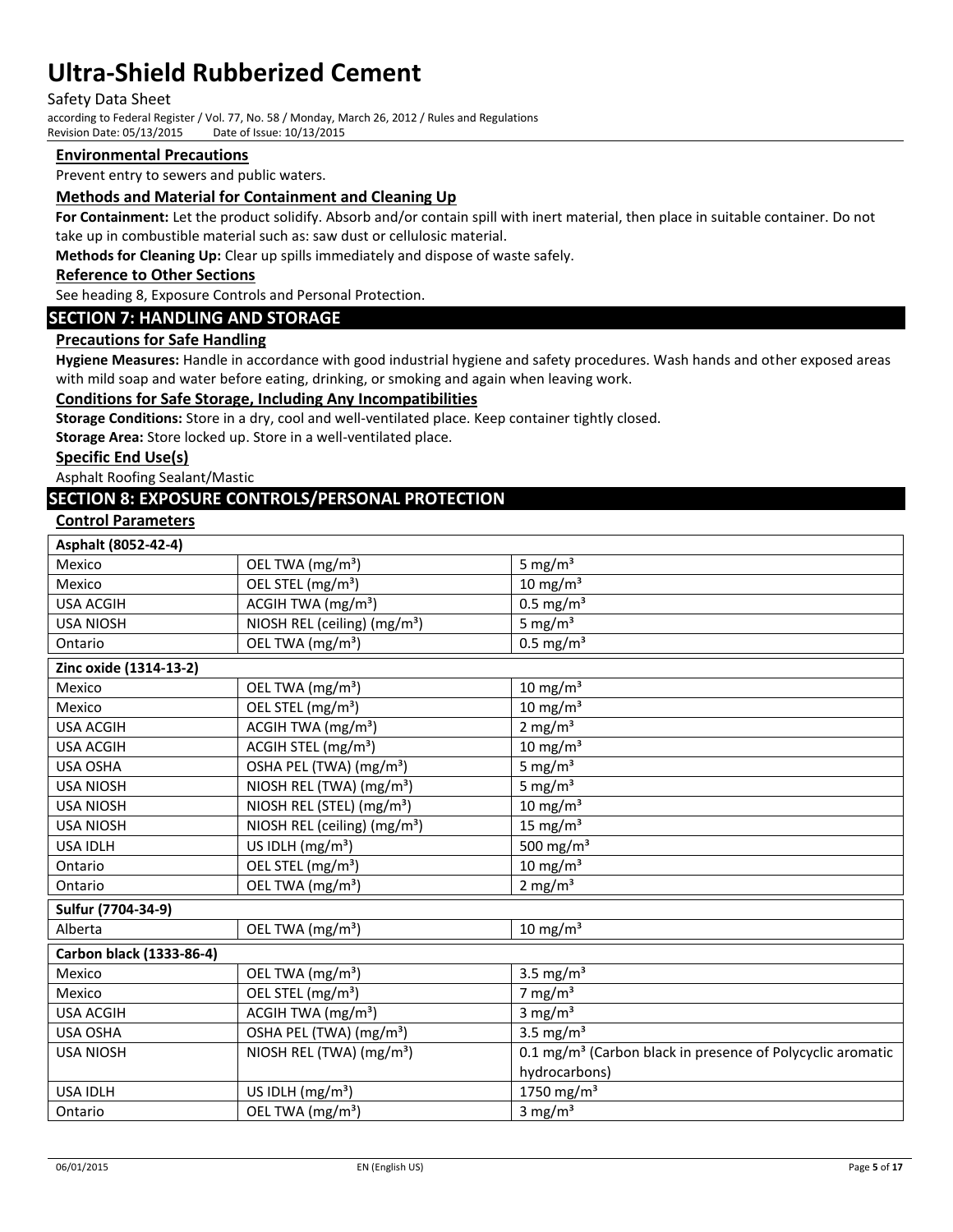Safety Data Sheet

| <b>USA NIOSH</b><br>NIOSH REL (TWA) (mg/m <sup>3</sup> )<br>125 mg/m <sup>3</sup><br><b>USA NIOSH</b><br>NIOSH REL (TWA) (ppm)<br>25 ppm<br>Benzene, 1,2,4-trimethyl- (95-63-6)<br>NIOSH REL (TWA) (mg/m <sup>3</sup> )<br>125 mg/m <sup>3</sup><br><b>USA NIOSH</b><br><b>USA NIOSH</b><br>NIOSH REL (TWA) (ppm)<br>25 ppm<br>Xylenes (o-, m-, p- isomers) (1330-20-7)<br>435 mg/m <sup>3</sup><br>Mexico<br>OEL TWA (mg/m <sup>3</sup> )<br>100 ppm<br>Mexico<br>OEL TWA (ppm)<br>655 mg/m $3$<br>OEL STEL (mg/m <sup>3</sup> )<br>Mexico<br>OEL STEL (ppm)<br>Mexico<br>150 ppm<br><b>USA ACGIH</b><br><b>ACGIH TWA (ppm)</b><br>100 ppm<br>ACGIH STEL (ppm)<br><b>USA ACGIH</b><br>150 ppm<br>435 mg/m <sup>3</sup><br>OSHA PEL (TWA) (mg/m <sup>3</sup> )<br><b>USA OSHA</b><br>OSHA PEL (TWA) (ppm)<br>100 ppm<br><b>USA OSHA</b><br>OEL TWA (ppm)<br>100 ppm<br>Ontario<br>Quartz (14808-60-7)<br>Mexico<br>OEL TWA (mg/m <sup>3</sup> )<br>$0.1 \text{ mg/m}^3$<br>$\frac{0.025 \text{ mg}}{m^3}$<br>ACGIH TWA (mg/m <sup>3</sup> )<br><b>USA ACGIH</b><br>$250$ mppcf/%SiO <sub>2</sub> +5, 10mg/m <sup>3</sup> /%SiO <sub>2</sub> +2<br>OSHA PEL (STEL) (mg/m <sup>3</sup> )<br><b>USA OSHA</b><br>$0.05$ mg/m <sup>3</sup><br><b>USA NIOSH</b><br>NIOSH REL (TWA) (mg/m <sup>3</sup> )<br>US IDLH $(mg/m3)$<br>50 mg/ $m3$<br><b>USA IDLH</b><br>OEL TWA (mg/m <sup>3</sup> )<br>0.10 mg/m <sup>3</sup> (designated substances regulation)<br>Ontario<br>Hydrogen sulfide (7783-06-4)<br>14 mg/ $m3$<br>Mexico<br>OEL TWA (mg/m <sup>3</sup> )<br>10 ppm<br>Mexico<br>OEL TWA (ppm)<br>$21 \text{ mg/m}^3$<br>OEL STEL (mg/m <sup>3</sup> )<br>Mexico<br>OEL STEL (ppm)<br>Mexico<br>15 ppm<br><b>ACGIH TWA (ppm)</b><br><b>USA ACGIH</b><br>1 ppm<br><b>USA ACGIH</b><br>ACGIH STEL (ppm)<br>5 ppm<br>OSHA PEL (Ceiling) (ppm)<br><b>USA OSHA</b><br>20 ppm<br>15 mg/ $m3$<br><b>USA NIOSH</b><br>NIOSH REL (ceiling) (mg/m <sup>3</sup> )<br><b>USA NIOSH</b><br>NIOSH REL (ceiling) (ppm)<br>10 ppm<br>US IDLH (ppm)<br>100 ppm<br>USA IDLH<br>Ontario<br>OEL STEL (ppm)<br>15 ppm<br>OEL TWA (ppm)<br>Ontario<br>10 ppm<br><b>Attapulgite (12174-11-7)</b><br>Québec<br>VEMP ( $mg/m3$ )<br>1 fibers/cm <sup>3</sup><br>Talc (14807-96-6)<br>2 mg/ $m3$<br>OEL TWA (mg/m <sup>3</sup> )<br>Mexico<br>$2 \text{ mg/m}^3$<br><b>USA ACGIH</b><br>ACGIH TWA (mg/m <sup>3</sup> )<br>2 mg/m <sup>3</sup> (containing no Asbestos and <1% Quartz)<br>NIOSH REL (TWA) (mg/m <sup>3</sup> )<br><b>USA NIOSH</b><br>1000 mg/m <sup>3</sup> (containing no asbestos and <1% quartz)<br>US IDLH $(mg/m3)$<br><b>USA IDLH</b><br>OEL TWA (mg/m <sup>3</sup> )<br>2 mg/m <sup>3</sup> (containing no Asbestos and <1% Crystalline<br>Ontario<br>silica)<br><b>Cumene (98-82-8)</b><br>245 mg/m <sup>3</sup><br>Mexico<br>OEL TWA (mg/m <sup>3</sup> )<br>Mexico<br>OEL TWA (ppm)<br>50 ppm<br>OEL STEL (mg/m <sup>3</sup> )<br>365 mg/ $m3$<br>Mexico | 1,3,5-Trimethylbenzene (108-67-8) |  |  |  |  |
|----------------------------------------------------------------------------------------------------------------------------------------------------------------------------------------------------------------------------------------------------------------------------------------------------------------------------------------------------------------------------------------------------------------------------------------------------------------------------------------------------------------------------------------------------------------------------------------------------------------------------------------------------------------------------------------------------------------------------------------------------------------------------------------------------------------------------------------------------------------------------------------------------------------------------------------------------------------------------------------------------------------------------------------------------------------------------------------------------------------------------------------------------------------------------------------------------------------------------------------------------------------------------------------------------------------------------------------------------------------------------------------------------------------------------------------------------------------------------------------------------------------------------------------------------------------------------------------------------------------------------------------------------------------------------------------------------------------------------------------------------------------------------------------------------------------------------------------------------------------------------------------------------------------------------------------------------------------------------------------------------------------------------------------------------------------------------------------------------------------------------------------------------------------------------------------------------------------------------------------------------------------------------------------------------------------------------------------------------------------------------------------------------------------------------------------------------------------------------------------------------------------------------------------------------------------------------------------------------------------------------------------------------------------------------------------------------------------------------------------------------------------------------------------------------------------------------------------------------------------------------------------------------------------------------------------------------------|-----------------------------------|--|--|--|--|
|                                                                                                                                                                                                                                                                                                                                                                                                                                                                                                                                                                                                                                                                                                                                                                                                                                                                                                                                                                                                                                                                                                                                                                                                                                                                                                                                                                                                                                                                                                                                                                                                                                                                                                                                                                                                                                                                                                                                                                                                                                                                                                                                                                                                                                                                                                                                                                                                                                                                                                                                                                                                                                                                                                                                                                                                                                                                                                                                                          |                                   |  |  |  |  |
|                                                                                                                                                                                                                                                                                                                                                                                                                                                                                                                                                                                                                                                                                                                                                                                                                                                                                                                                                                                                                                                                                                                                                                                                                                                                                                                                                                                                                                                                                                                                                                                                                                                                                                                                                                                                                                                                                                                                                                                                                                                                                                                                                                                                                                                                                                                                                                                                                                                                                                                                                                                                                                                                                                                                                                                                                                                                                                                                                          |                                   |  |  |  |  |
|                                                                                                                                                                                                                                                                                                                                                                                                                                                                                                                                                                                                                                                                                                                                                                                                                                                                                                                                                                                                                                                                                                                                                                                                                                                                                                                                                                                                                                                                                                                                                                                                                                                                                                                                                                                                                                                                                                                                                                                                                                                                                                                                                                                                                                                                                                                                                                                                                                                                                                                                                                                                                                                                                                                                                                                                                                                                                                                                                          |                                   |  |  |  |  |
|                                                                                                                                                                                                                                                                                                                                                                                                                                                                                                                                                                                                                                                                                                                                                                                                                                                                                                                                                                                                                                                                                                                                                                                                                                                                                                                                                                                                                                                                                                                                                                                                                                                                                                                                                                                                                                                                                                                                                                                                                                                                                                                                                                                                                                                                                                                                                                                                                                                                                                                                                                                                                                                                                                                                                                                                                                                                                                                                                          |                                   |  |  |  |  |
|                                                                                                                                                                                                                                                                                                                                                                                                                                                                                                                                                                                                                                                                                                                                                                                                                                                                                                                                                                                                                                                                                                                                                                                                                                                                                                                                                                                                                                                                                                                                                                                                                                                                                                                                                                                                                                                                                                                                                                                                                                                                                                                                                                                                                                                                                                                                                                                                                                                                                                                                                                                                                                                                                                                                                                                                                                                                                                                                                          |                                   |  |  |  |  |
|                                                                                                                                                                                                                                                                                                                                                                                                                                                                                                                                                                                                                                                                                                                                                                                                                                                                                                                                                                                                                                                                                                                                                                                                                                                                                                                                                                                                                                                                                                                                                                                                                                                                                                                                                                                                                                                                                                                                                                                                                                                                                                                                                                                                                                                                                                                                                                                                                                                                                                                                                                                                                                                                                                                                                                                                                                                                                                                                                          |                                   |  |  |  |  |
|                                                                                                                                                                                                                                                                                                                                                                                                                                                                                                                                                                                                                                                                                                                                                                                                                                                                                                                                                                                                                                                                                                                                                                                                                                                                                                                                                                                                                                                                                                                                                                                                                                                                                                                                                                                                                                                                                                                                                                                                                                                                                                                                                                                                                                                                                                                                                                                                                                                                                                                                                                                                                                                                                                                                                                                                                                                                                                                                                          |                                   |  |  |  |  |
|                                                                                                                                                                                                                                                                                                                                                                                                                                                                                                                                                                                                                                                                                                                                                                                                                                                                                                                                                                                                                                                                                                                                                                                                                                                                                                                                                                                                                                                                                                                                                                                                                                                                                                                                                                                                                                                                                                                                                                                                                                                                                                                                                                                                                                                                                                                                                                                                                                                                                                                                                                                                                                                                                                                                                                                                                                                                                                                                                          |                                   |  |  |  |  |
|                                                                                                                                                                                                                                                                                                                                                                                                                                                                                                                                                                                                                                                                                                                                                                                                                                                                                                                                                                                                                                                                                                                                                                                                                                                                                                                                                                                                                                                                                                                                                                                                                                                                                                                                                                                                                                                                                                                                                                                                                                                                                                                                                                                                                                                                                                                                                                                                                                                                                                                                                                                                                                                                                                                                                                                                                                                                                                                                                          |                                   |  |  |  |  |
|                                                                                                                                                                                                                                                                                                                                                                                                                                                                                                                                                                                                                                                                                                                                                                                                                                                                                                                                                                                                                                                                                                                                                                                                                                                                                                                                                                                                                                                                                                                                                                                                                                                                                                                                                                                                                                                                                                                                                                                                                                                                                                                                                                                                                                                                                                                                                                                                                                                                                                                                                                                                                                                                                                                                                                                                                                                                                                                                                          |                                   |  |  |  |  |
|                                                                                                                                                                                                                                                                                                                                                                                                                                                                                                                                                                                                                                                                                                                                                                                                                                                                                                                                                                                                                                                                                                                                                                                                                                                                                                                                                                                                                                                                                                                                                                                                                                                                                                                                                                                                                                                                                                                                                                                                                                                                                                                                                                                                                                                                                                                                                                                                                                                                                                                                                                                                                                                                                                                                                                                                                                                                                                                                                          |                                   |  |  |  |  |
|                                                                                                                                                                                                                                                                                                                                                                                                                                                                                                                                                                                                                                                                                                                                                                                                                                                                                                                                                                                                                                                                                                                                                                                                                                                                                                                                                                                                                                                                                                                                                                                                                                                                                                                                                                                                                                                                                                                                                                                                                                                                                                                                                                                                                                                                                                                                                                                                                                                                                                                                                                                                                                                                                                                                                                                                                                                                                                                                                          |                                   |  |  |  |  |
|                                                                                                                                                                                                                                                                                                                                                                                                                                                                                                                                                                                                                                                                                                                                                                                                                                                                                                                                                                                                                                                                                                                                                                                                                                                                                                                                                                                                                                                                                                                                                                                                                                                                                                                                                                                                                                                                                                                                                                                                                                                                                                                                                                                                                                                                                                                                                                                                                                                                                                                                                                                                                                                                                                                                                                                                                                                                                                                                                          |                                   |  |  |  |  |
|                                                                                                                                                                                                                                                                                                                                                                                                                                                                                                                                                                                                                                                                                                                                                                                                                                                                                                                                                                                                                                                                                                                                                                                                                                                                                                                                                                                                                                                                                                                                                                                                                                                                                                                                                                                                                                                                                                                                                                                                                                                                                                                                                                                                                                                                                                                                                                                                                                                                                                                                                                                                                                                                                                                                                                                                                                                                                                                                                          |                                   |  |  |  |  |
|                                                                                                                                                                                                                                                                                                                                                                                                                                                                                                                                                                                                                                                                                                                                                                                                                                                                                                                                                                                                                                                                                                                                                                                                                                                                                                                                                                                                                                                                                                                                                                                                                                                                                                                                                                                                                                                                                                                                                                                                                                                                                                                                                                                                                                                                                                                                                                                                                                                                                                                                                                                                                                                                                                                                                                                                                                                                                                                                                          |                                   |  |  |  |  |
|                                                                                                                                                                                                                                                                                                                                                                                                                                                                                                                                                                                                                                                                                                                                                                                                                                                                                                                                                                                                                                                                                                                                                                                                                                                                                                                                                                                                                                                                                                                                                                                                                                                                                                                                                                                                                                                                                                                                                                                                                                                                                                                                                                                                                                                                                                                                                                                                                                                                                                                                                                                                                                                                                                                                                                                                                                                                                                                                                          |                                   |  |  |  |  |
|                                                                                                                                                                                                                                                                                                                                                                                                                                                                                                                                                                                                                                                                                                                                                                                                                                                                                                                                                                                                                                                                                                                                                                                                                                                                                                                                                                                                                                                                                                                                                                                                                                                                                                                                                                                                                                                                                                                                                                                                                                                                                                                                                                                                                                                                                                                                                                                                                                                                                                                                                                                                                                                                                                                                                                                                                                                                                                                                                          |                                   |  |  |  |  |
|                                                                                                                                                                                                                                                                                                                                                                                                                                                                                                                                                                                                                                                                                                                                                                                                                                                                                                                                                                                                                                                                                                                                                                                                                                                                                                                                                                                                                                                                                                                                                                                                                                                                                                                                                                                                                                                                                                                                                                                                                                                                                                                                                                                                                                                                                                                                                                                                                                                                                                                                                                                                                                                                                                                                                                                                                                                                                                                                                          |                                   |  |  |  |  |
|                                                                                                                                                                                                                                                                                                                                                                                                                                                                                                                                                                                                                                                                                                                                                                                                                                                                                                                                                                                                                                                                                                                                                                                                                                                                                                                                                                                                                                                                                                                                                                                                                                                                                                                                                                                                                                                                                                                                                                                                                                                                                                                                                                                                                                                                                                                                                                                                                                                                                                                                                                                                                                                                                                                                                                                                                                                                                                                                                          |                                   |  |  |  |  |
|                                                                                                                                                                                                                                                                                                                                                                                                                                                                                                                                                                                                                                                                                                                                                                                                                                                                                                                                                                                                                                                                                                                                                                                                                                                                                                                                                                                                                                                                                                                                                                                                                                                                                                                                                                                                                                                                                                                                                                                                                                                                                                                                                                                                                                                                                                                                                                                                                                                                                                                                                                                                                                                                                                                                                                                                                                                                                                                                                          |                                   |  |  |  |  |
|                                                                                                                                                                                                                                                                                                                                                                                                                                                                                                                                                                                                                                                                                                                                                                                                                                                                                                                                                                                                                                                                                                                                                                                                                                                                                                                                                                                                                                                                                                                                                                                                                                                                                                                                                                                                                                                                                                                                                                                                                                                                                                                                                                                                                                                                                                                                                                                                                                                                                                                                                                                                                                                                                                                                                                                                                                                                                                                                                          |                                   |  |  |  |  |
|                                                                                                                                                                                                                                                                                                                                                                                                                                                                                                                                                                                                                                                                                                                                                                                                                                                                                                                                                                                                                                                                                                                                                                                                                                                                                                                                                                                                                                                                                                                                                                                                                                                                                                                                                                                                                                                                                                                                                                                                                                                                                                                                                                                                                                                                                                                                                                                                                                                                                                                                                                                                                                                                                                                                                                                                                                                                                                                                                          |                                   |  |  |  |  |
|                                                                                                                                                                                                                                                                                                                                                                                                                                                                                                                                                                                                                                                                                                                                                                                                                                                                                                                                                                                                                                                                                                                                                                                                                                                                                                                                                                                                                                                                                                                                                                                                                                                                                                                                                                                                                                                                                                                                                                                                                                                                                                                                                                                                                                                                                                                                                                                                                                                                                                                                                                                                                                                                                                                                                                                                                                                                                                                                                          |                                   |  |  |  |  |
|                                                                                                                                                                                                                                                                                                                                                                                                                                                                                                                                                                                                                                                                                                                                                                                                                                                                                                                                                                                                                                                                                                                                                                                                                                                                                                                                                                                                                                                                                                                                                                                                                                                                                                                                                                                                                                                                                                                                                                                                                                                                                                                                                                                                                                                                                                                                                                                                                                                                                                                                                                                                                                                                                                                                                                                                                                                                                                                                                          |                                   |  |  |  |  |
|                                                                                                                                                                                                                                                                                                                                                                                                                                                                                                                                                                                                                                                                                                                                                                                                                                                                                                                                                                                                                                                                                                                                                                                                                                                                                                                                                                                                                                                                                                                                                                                                                                                                                                                                                                                                                                                                                                                                                                                                                                                                                                                                                                                                                                                                                                                                                                                                                                                                                                                                                                                                                                                                                                                                                                                                                                                                                                                                                          |                                   |  |  |  |  |
|                                                                                                                                                                                                                                                                                                                                                                                                                                                                                                                                                                                                                                                                                                                                                                                                                                                                                                                                                                                                                                                                                                                                                                                                                                                                                                                                                                                                                                                                                                                                                                                                                                                                                                                                                                                                                                                                                                                                                                                                                                                                                                                                                                                                                                                                                                                                                                                                                                                                                                                                                                                                                                                                                                                                                                                                                                                                                                                                                          |                                   |  |  |  |  |
|                                                                                                                                                                                                                                                                                                                                                                                                                                                                                                                                                                                                                                                                                                                                                                                                                                                                                                                                                                                                                                                                                                                                                                                                                                                                                                                                                                                                                                                                                                                                                                                                                                                                                                                                                                                                                                                                                                                                                                                                                                                                                                                                                                                                                                                                                                                                                                                                                                                                                                                                                                                                                                                                                                                                                                                                                                                                                                                                                          |                                   |  |  |  |  |
|                                                                                                                                                                                                                                                                                                                                                                                                                                                                                                                                                                                                                                                                                                                                                                                                                                                                                                                                                                                                                                                                                                                                                                                                                                                                                                                                                                                                                                                                                                                                                                                                                                                                                                                                                                                                                                                                                                                                                                                                                                                                                                                                                                                                                                                                                                                                                                                                                                                                                                                                                                                                                                                                                                                                                                                                                                                                                                                                                          |                                   |  |  |  |  |
|                                                                                                                                                                                                                                                                                                                                                                                                                                                                                                                                                                                                                                                                                                                                                                                                                                                                                                                                                                                                                                                                                                                                                                                                                                                                                                                                                                                                                                                                                                                                                                                                                                                                                                                                                                                                                                                                                                                                                                                                                                                                                                                                                                                                                                                                                                                                                                                                                                                                                                                                                                                                                                                                                                                                                                                                                                                                                                                                                          |                                   |  |  |  |  |
|                                                                                                                                                                                                                                                                                                                                                                                                                                                                                                                                                                                                                                                                                                                                                                                                                                                                                                                                                                                                                                                                                                                                                                                                                                                                                                                                                                                                                                                                                                                                                                                                                                                                                                                                                                                                                                                                                                                                                                                                                                                                                                                                                                                                                                                                                                                                                                                                                                                                                                                                                                                                                                                                                                                                                                                                                                                                                                                                                          |                                   |  |  |  |  |
|                                                                                                                                                                                                                                                                                                                                                                                                                                                                                                                                                                                                                                                                                                                                                                                                                                                                                                                                                                                                                                                                                                                                                                                                                                                                                                                                                                                                                                                                                                                                                                                                                                                                                                                                                                                                                                                                                                                                                                                                                                                                                                                                                                                                                                                                                                                                                                                                                                                                                                                                                                                                                                                                                                                                                                                                                                                                                                                                                          |                                   |  |  |  |  |
|                                                                                                                                                                                                                                                                                                                                                                                                                                                                                                                                                                                                                                                                                                                                                                                                                                                                                                                                                                                                                                                                                                                                                                                                                                                                                                                                                                                                                                                                                                                                                                                                                                                                                                                                                                                                                                                                                                                                                                                                                                                                                                                                                                                                                                                                                                                                                                                                                                                                                                                                                                                                                                                                                                                                                                                                                                                                                                                                                          |                                   |  |  |  |  |
|                                                                                                                                                                                                                                                                                                                                                                                                                                                                                                                                                                                                                                                                                                                                                                                                                                                                                                                                                                                                                                                                                                                                                                                                                                                                                                                                                                                                                                                                                                                                                                                                                                                                                                                                                                                                                                                                                                                                                                                                                                                                                                                                                                                                                                                                                                                                                                                                                                                                                                                                                                                                                                                                                                                                                                                                                                                                                                                                                          |                                   |  |  |  |  |
|                                                                                                                                                                                                                                                                                                                                                                                                                                                                                                                                                                                                                                                                                                                                                                                                                                                                                                                                                                                                                                                                                                                                                                                                                                                                                                                                                                                                                                                                                                                                                                                                                                                                                                                                                                                                                                                                                                                                                                                                                                                                                                                                                                                                                                                                                                                                                                                                                                                                                                                                                                                                                                                                                                                                                                                                                                                                                                                                                          |                                   |  |  |  |  |
|                                                                                                                                                                                                                                                                                                                                                                                                                                                                                                                                                                                                                                                                                                                                                                                                                                                                                                                                                                                                                                                                                                                                                                                                                                                                                                                                                                                                                                                                                                                                                                                                                                                                                                                                                                                                                                                                                                                                                                                                                                                                                                                                                                                                                                                                                                                                                                                                                                                                                                                                                                                                                                                                                                                                                                                                                                                                                                                                                          |                                   |  |  |  |  |
|                                                                                                                                                                                                                                                                                                                                                                                                                                                                                                                                                                                                                                                                                                                                                                                                                                                                                                                                                                                                                                                                                                                                                                                                                                                                                                                                                                                                                                                                                                                                                                                                                                                                                                                                                                                                                                                                                                                                                                                                                                                                                                                                                                                                                                                                                                                                                                                                                                                                                                                                                                                                                                                                                                                                                                                                                                                                                                                                                          |                                   |  |  |  |  |
|                                                                                                                                                                                                                                                                                                                                                                                                                                                                                                                                                                                                                                                                                                                                                                                                                                                                                                                                                                                                                                                                                                                                                                                                                                                                                                                                                                                                                                                                                                                                                                                                                                                                                                                                                                                                                                                                                                                                                                                                                                                                                                                                                                                                                                                                                                                                                                                                                                                                                                                                                                                                                                                                                                                                                                                                                                                                                                                                                          |                                   |  |  |  |  |
|                                                                                                                                                                                                                                                                                                                                                                                                                                                                                                                                                                                                                                                                                                                                                                                                                                                                                                                                                                                                                                                                                                                                                                                                                                                                                                                                                                                                                                                                                                                                                                                                                                                                                                                                                                                                                                                                                                                                                                                                                                                                                                                                                                                                                                                                                                                                                                                                                                                                                                                                                                                                                                                                                                                                                                                                                                                                                                                                                          |                                   |  |  |  |  |
|                                                                                                                                                                                                                                                                                                                                                                                                                                                                                                                                                                                                                                                                                                                                                                                                                                                                                                                                                                                                                                                                                                                                                                                                                                                                                                                                                                                                                                                                                                                                                                                                                                                                                                                                                                                                                                                                                                                                                                                                                                                                                                                                                                                                                                                                                                                                                                                                                                                                                                                                                                                                                                                                                                                                                                                                                                                                                                                                                          |                                   |  |  |  |  |
|                                                                                                                                                                                                                                                                                                                                                                                                                                                                                                                                                                                                                                                                                                                                                                                                                                                                                                                                                                                                                                                                                                                                                                                                                                                                                                                                                                                                                                                                                                                                                                                                                                                                                                                                                                                                                                                                                                                                                                                                                                                                                                                                                                                                                                                                                                                                                                                                                                                                                                                                                                                                                                                                                                                                                                                                                                                                                                                                                          |                                   |  |  |  |  |
|                                                                                                                                                                                                                                                                                                                                                                                                                                                                                                                                                                                                                                                                                                                                                                                                                                                                                                                                                                                                                                                                                                                                                                                                                                                                                                                                                                                                                                                                                                                                                                                                                                                                                                                                                                                                                                                                                                                                                                                                                                                                                                                                                                                                                                                                                                                                                                                                                                                                                                                                                                                                                                                                                                                                                                                                                                                                                                                                                          |                                   |  |  |  |  |
|                                                                                                                                                                                                                                                                                                                                                                                                                                                                                                                                                                                                                                                                                                                                                                                                                                                                                                                                                                                                                                                                                                                                                                                                                                                                                                                                                                                                                                                                                                                                                                                                                                                                                                                                                                                                                                                                                                                                                                                                                                                                                                                                                                                                                                                                                                                                                                                                                                                                                                                                                                                                                                                                                                                                                                                                                                                                                                                                                          |                                   |  |  |  |  |
|                                                                                                                                                                                                                                                                                                                                                                                                                                                                                                                                                                                                                                                                                                                                                                                                                                                                                                                                                                                                                                                                                                                                                                                                                                                                                                                                                                                                                                                                                                                                                                                                                                                                                                                                                                                                                                                                                                                                                                                                                                                                                                                                                                                                                                                                                                                                                                                                                                                                                                                                                                                                                                                                                                                                                                                                                                                                                                                                                          |                                   |  |  |  |  |
|                                                                                                                                                                                                                                                                                                                                                                                                                                                                                                                                                                                                                                                                                                                                                                                                                                                                                                                                                                                                                                                                                                                                                                                                                                                                                                                                                                                                                                                                                                                                                                                                                                                                                                                                                                                                                                                                                                                                                                                                                                                                                                                                                                                                                                                                                                                                                                                                                                                                                                                                                                                                                                                                                                                                                                                                                                                                                                                                                          |                                   |  |  |  |  |
|                                                                                                                                                                                                                                                                                                                                                                                                                                                                                                                                                                                                                                                                                                                                                                                                                                                                                                                                                                                                                                                                                                                                                                                                                                                                                                                                                                                                                                                                                                                                                                                                                                                                                                                                                                                                                                                                                                                                                                                                                                                                                                                                                                                                                                                                                                                                                                                                                                                                                                                                                                                                                                                                                                                                                                                                                                                                                                                                                          |                                   |  |  |  |  |
|                                                                                                                                                                                                                                                                                                                                                                                                                                                                                                                                                                                                                                                                                                                                                                                                                                                                                                                                                                                                                                                                                                                                                                                                                                                                                                                                                                                                                                                                                                                                                                                                                                                                                                                                                                                                                                                                                                                                                                                                                                                                                                                                                                                                                                                                                                                                                                                                                                                                                                                                                                                                                                                                                                                                                                                                                                                                                                                                                          |                                   |  |  |  |  |
|                                                                                                                                                                                                                                                                                                                                                                                                                                                                                                                                                                                                                                                                                                                                                                                                                                                                                                                                                                                                                                                                                                                                                                                                                                                                                                                                                                                                                                                                                                                                                                                                                                                                                                                                                                                                                                                                                                                                                                                                                                                                                                                                                                                                                                                                                                                                                                                                                                                                                                                                                                                                                                                                                                                                                                                                                                                                                                                                                          |                                   |  |  |  |  |
|                                                                                                                                                                                                                                                                                                                                                                                                                                                                                                                                                                                                                                                                                                                                                                                                                                                                                                                                                                                                                                                                                                                                                                                                                                                                                                                                                                                                                                                                                                                                                                                                                                                                                                                                                                                                                                                                                                                                                                                                                                                                                                                                                                                                                                                                                                                                                                                                                                                                                                                                                                                                                                                                                                                                                                                                                                                                                                                                                          |                                   |  |  |  |  |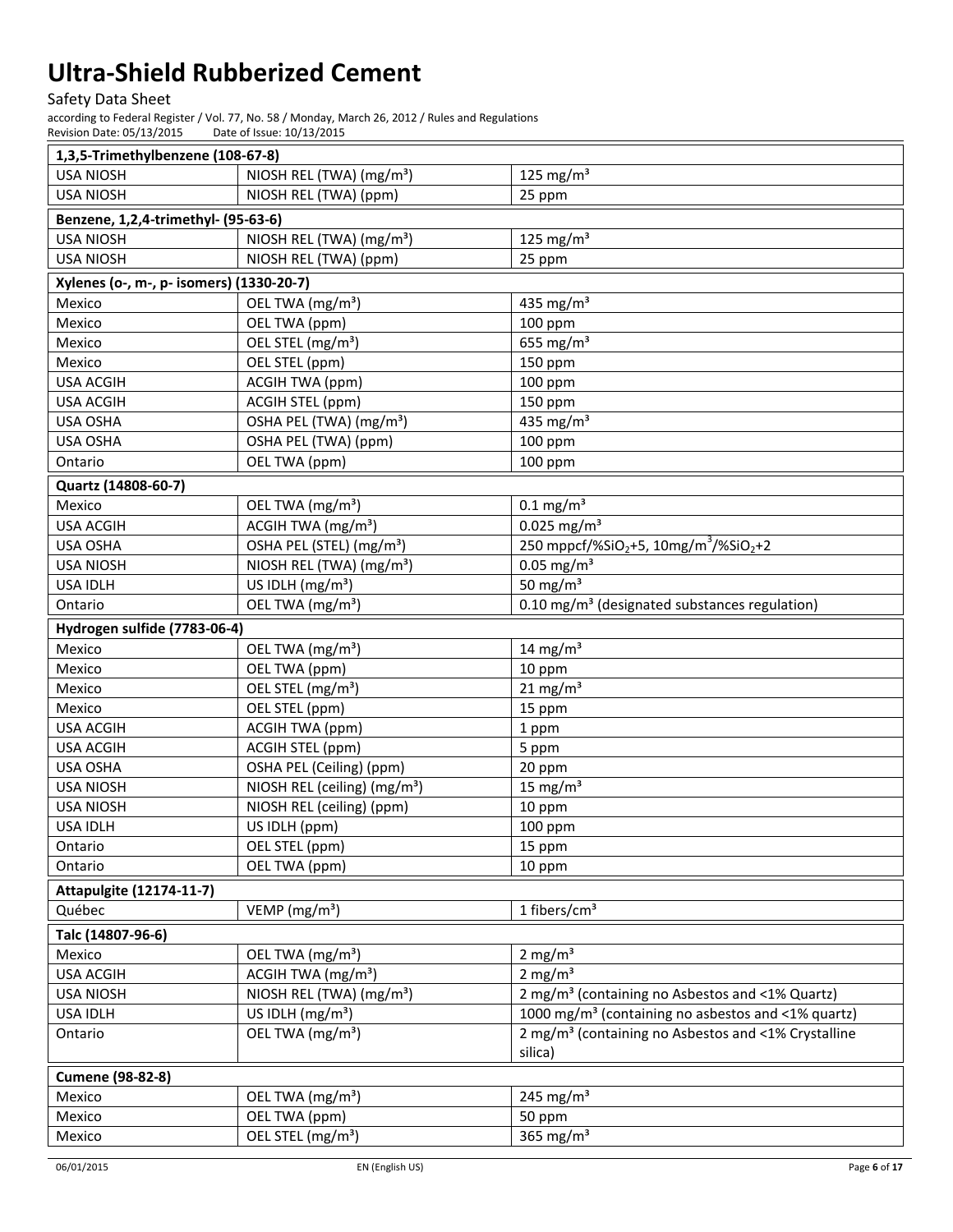#### Safety Data Sheet

according to Federal Register / Vol. 77, No. 58 / Monday, March 26, 2012 / Rules and Regulations<br>Revision Date: 05/13/2015 Date of Issue: 10/13/2015

Revision Date: 05/13/2015

| Mexico                       | OEL STEL (ppm)                       | 75 ppm                |  |
|------------------------------|--------------------------------------|-----------------------|--|
| USA ACGIH                    | ACGIH TWA (ppm)                      | 50 ppm                |  |
| USA OSHA                     | OSHA PEL (TWA) (mg/m <sup>3</sup> )  | 245 mg/m <sup>3</sup> |  |
| USA OSHA                     | OSHA PEL (TWA) (ppm)                 | 50 ppm                |  |
| <b>USA NIOSH</b>             | NIOSH REL (TWA) (mg/m <sup>3</sup> ) | 245 mg/m <sup>3</sup> |  |
| <b>USA NIOSH</b>             | NIOSH REL (TWA) (ppm)                | 50 ppm                |  |
| <b>USA IDLH</b>              | US IDLH (ppm)                        | 900 ppm (10% LEL)     |  |
| Ontario                      | OEL TWA (ppm)                        | 50 ppm                |  |
| Coal, anthracite (8029-10-5) |                                      |                       |  |
| <b>USA ACGIH</b>             | ACGIH TWA $(mg/m3)$                  | $0.4 \text{ mg/m}^3$  |  |

### **Exposure Controls**

**Appropriate Engineering Controls:** Ensure all national/local regulations are observed. Gas detectors should be used when flammable gases/vapours may be released.

**Personal Protective Equipment:** Gloves. Protective clothing. Protective goggles. Insufficient ventilation: wear respiratory protection.



**Materials for Protective Clothing:** Not available

**Hand Protection:** protective gloves.

**Eye Protection:** Chemical goggles or safety glasses.

**Skin and Body Protection:** Wear suitable protective clothing.

**Respiratory Protection:** If exposure limits are exceeded or irritation is experienced, NIOSH approved respiratory protection should be worn.

**Other Information:** When using, do not eat, drink or smoke.

### **SECTION 9: PHYSICAL AND CHEMICAL PROPERTIES**

**Information on Basic Physical and Chemical Properties**

| <b>Physical State</b>                             | $\ddot{\cdot}$       | Liquid                    |
|---------------------------------------------------|----------------------|---------------------------|
| Appearance                                        |                      | Viscous, Black            |
| Odor                                              |                      | Petroleum distillate      |
| <b>Odor Threshold</b>                             |                      | Not available             |
| pH                                                |                      | Not available             |
| <b>Relative Evaporation Rate (butylacetate=1)</b> |                      | Not available             |
| <b>Melting Point</b>                              |                      | Not available             |
| <b>Freezing Point</b>                             |                      | Not available             |
| <b>Boiling Point</b>                              | $\ddot{\phantom{a}}$ | 149 - 179 (300.2-354.2°F) |
| <b>Flash Point</b>                                |                      | 38 °C (100.4°F)           |
| <b>Auto-ignition Temperature</b>                  | $\ddot{\cdot}$       | Not available             |
| <b>Decomposition Temperature</b>                  |                      | Not available             |
| Flammability (solid, gas)                         |                      | Not available             |
| <b>Lower Flammable Limit</b>                      |                      | Not available             |
| Upper Flammable Limit                             |                      | Not available             |
| <b>Vapor Pressure</b>                             |                      | Not available             |
| Relative Vapor Density at 20 °C                   |                      | Not available             |
| <b>Relative Density</b>                           |                      | Not available             |
| <b>Specific Gravity</b>                           | $\ddot{\phantom{a}}$ | $0.96$ g/ml               |
| Solubility                                        |                      | Negligible                |
| Partition coefficient: n-octanol/water            |                      | Not available             |
| <b>Viscosity</b>                                  | $\ddot{\cdot}$       | Not available             |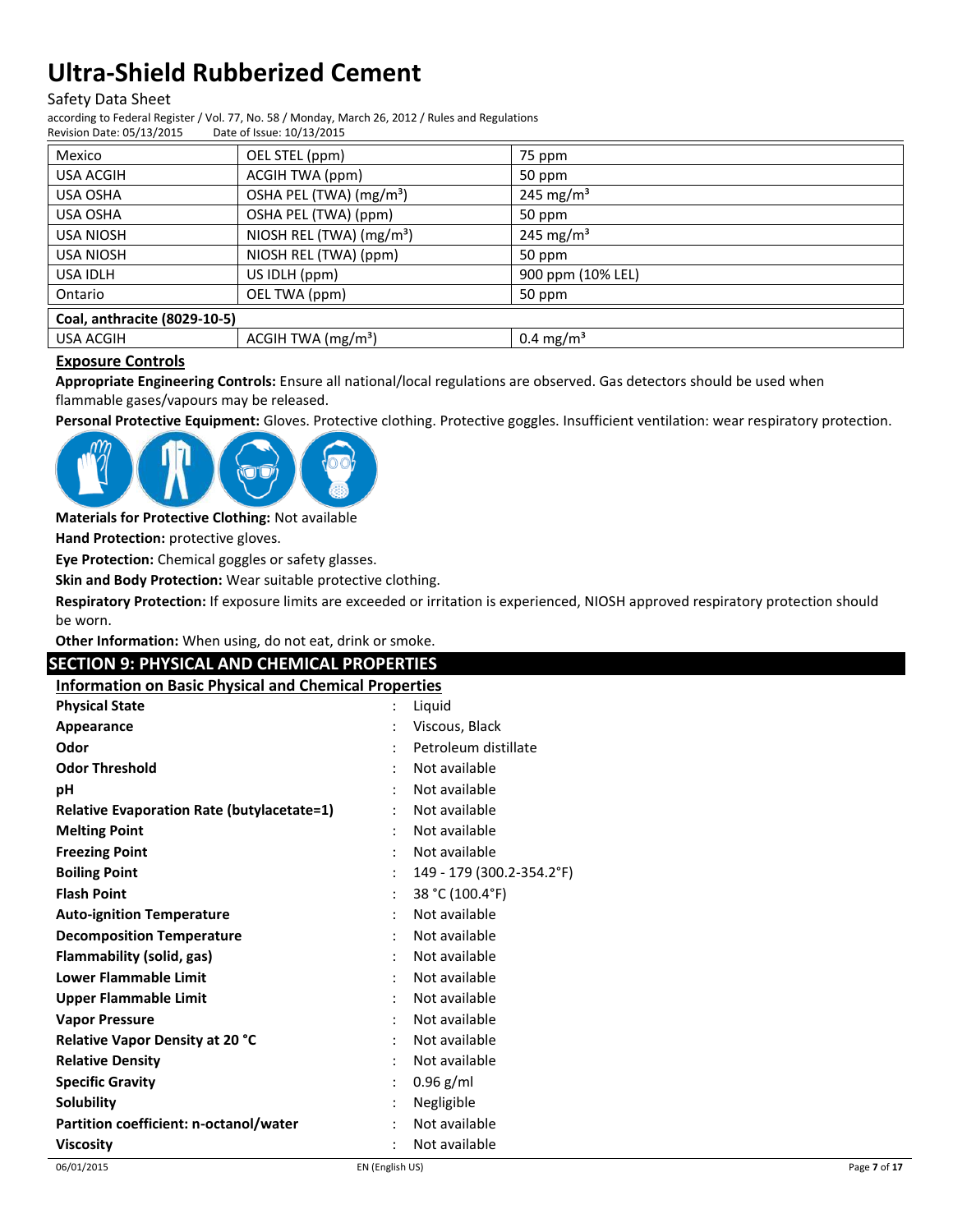Safety Data Sheet

according to Federal Register / Vol. 77, No. 58 / Monday, March 26, 2012 / Rules and Regulations Revision Date: 05/13/2015 Date of Issue: 10/13/2015

**Explosion Data – Sensitivity to Mechanical Impact** : Not expected to present an explosion hazard due to mechanical impact. **Explosion Data – Sensitivity to Static Discharge** : Not expected to present an explosion hazard due to static discharge.

**VOC** : 250 g/L

### **SECTION 10: STABILITY AND REACTIVITY**

**Reactivity:** Flammable liquid and vapor.

**Chemical Stability:** Product is stable.

**Possibility of Hazardous Reactions:** Hazardous polymerization will not occur.

**Conditions to Avoid:** Direct sunlight. Extremely high or low temperatures. Open flame.

**Incompatible Materials:** strong acids. Strong bases. Strong oxidizers.

**Hazardous Decomposition Products:** Carbon dioxide, carbon monoxide, smoke, fumes, unburned hydrocarbons and oxides of sulfur and/or nitrogen. Hydrogen sulfide and other sulfur-containing gases can evolve from this product particularily at elevated temperatures. Hot asphalt can release toxic Hydrogen Sulfide gas! Hydrogen Sulfide can accumulate in vapor space of tanks and vessels during transfer and storage of this material.

### **SECTION 11: TOXICOLOGICAL INFORMATION**

## **Information on Toxicological Effects - Product**

**Acute Toxicity:** Not classified

**LD50 and LC50 Data:** Not available

**Skin Corrosion/Irritation:** Not classified

**Serious Eye Damage/Irritation:** Causes serious eye irritation.

**Respiratory or Skin Sensitization:** Not classified

**Germ Cell Mutagenicity:** May cause genetic defects.

**Teratogenicity:** Not available

**Carcinogenicity:** May cause cancer.

**Specific Target Organ Toxicity (Repeated Exposure):** Causes damage to organs through prolonged or repeated exposure.

**Reproductive Toxicity:** Not classified

**Specific Target Organ Toxicity (Single Exposure):** Not classified

**Aspiration Hazard:** May be fatal if swallowed and enters airways.

**Symptoms/Injuries After Inhalation:** May cause irritation to the respiratory tract.

**Symptoms/Injuries After Skin Contact:** May cause skin irritation.

**Symptoms/Injuries After Eye Contact:** Causes eye irritation.

**Symptoms/Injuries After Ingestion:** Ingestion is likely to be harmful or have adverse effects. Aspiration into the lungs can occur during ingestion or vomiting and may cause lung injury.

**Chronic Symptoms:** May cause genetic defects. May cause cancer. Causes damage to organs through prolonged or repeated exposure.

### **Information on Toxicological Effects - Ingredient(s)**

**LD50 and LC50 Data:**

| Asphalt (8052-42-4)                         |                  |  |
|---------------------------------------------|------------------|--|
| LD50 Oral Rat                               | $>$ 5000 mg/kg   |  |
| LD50 Dermal Rabbit                          | $>$ 2000 mg/kg   |  |
| Zinc oxide (1314-13-2)                      |                  |  |
| LD50 Oral Rat                               | $>$ 5000 mg/kg   |  |
| Sulfur (7704-34-9)                          |                  |  |
| LD50 Oral Rat                               | > 3000 mg/kg     |  |
| LD50 Dermal Rabbit                          | > 2000 mg/kg     |  |
| LC50 Inhalation Rat (mg/l)                  | $> 9.23$ mg/l/4h |  |
| Alcohols, C9-11-iso-, C10-rich (68526-85-2) |                  |  |
| LD50 Oral Rat                               | $>2648$ mg/kg    |  |
| LD50 Dermal Rabbit                          | $>$ 3.16 mg/kg   |  |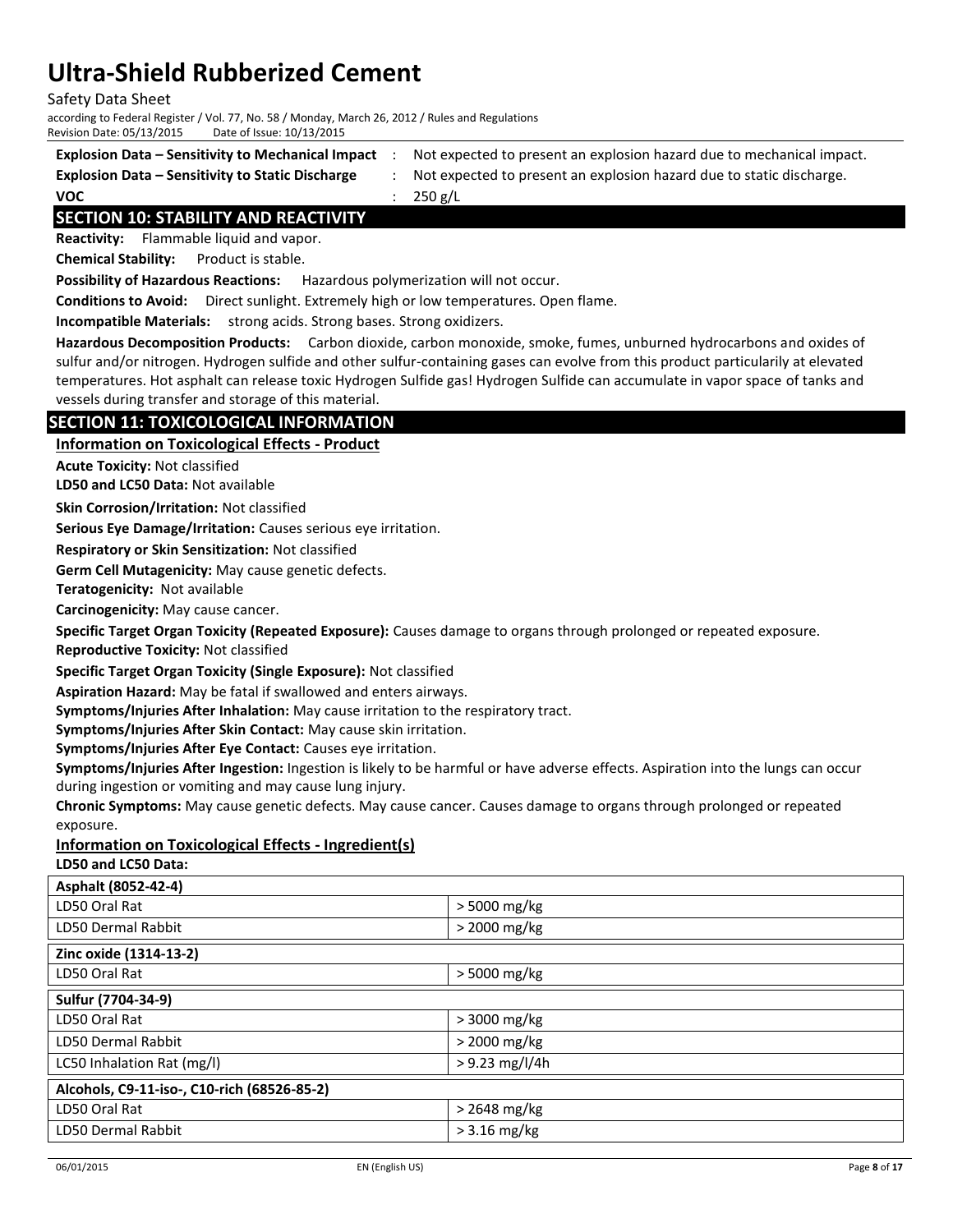# Safety Data Sheet

| LC50 Inhalation Rat (ppm)                                             | > 95.3 ppm                                  |  |
|-----------------------------------------------------------------------|---------------------------------------------|--|
| Extracts, petroleum, heavy paraffinic distillate solvent (64742-04-7) |                                             |  |
| LD50 Oral Rat                                                         | > 2000 mg/kg                                |  |
| LD50 Dermal Rabbit                                                    | > 2000 mg/kg                                |  |
| 1,3,5-Trimethylbenzene (108-67-8)                                     |                                             |  |
| LC50 Inhalation Rat (mg/l)                                            | 24 g/m <sup>3</sup> (Exposure time: 4 h)    |  |
| 2,2'-Methylenebis(4-methyl-6-tert-butylphenol) (119-47-1)             |                                             |  |
| LD50 Oral Rat                                                         | > 10000 mg/kg                               |  |
| LD50 Dermal Rabbit                                                    | > 10000 mg/kg                               |  |
| Benzene, 1,2,4-trimethyl- (95-63-6)                                   |                                             |  |
| LD50 Oral Rat                                                         | 6000 mg/kg                                  |  |
| LD50 Dermal Rabbit                                                    | > 3160 mg/kg                                |  |
| LC50 Inhalation Rat (mg/l)                                            | 18 g/m <sup>3</sup> (Exposure time: 4 h)    |  |
| Xylenes (o-, m-, p- isomers) (1330-20-7)                              |                                             |  |
| LD50 Oral Rat                                                         | 4300 mg/kg                                  |  |
| LC50 Inhalation Rat (mg/l)                                            | 47635 mg/l/4h (Exposure time: 4 h)          |  |
| LC50 Inhalation Rat (ppm)                                             | 6247 ppm/4h (species: Sprague-Dawley)       |  |
| Quartz (14808-60-7)                                                   |                                             |  |
| LD50 Oral Rat                                                         | > 5000 mg/kg                                |  |
| Hydrogen sulfide (7783-06-4)                                          |                                             |  |
| LC50 Inhalation Rat (mg/l)                                            | 0.99 mg/l (Exposure time: 1 h)              |  |
| Solvent naphtha, petroleum, light aromatic (64742-95-6)               |                                             |  |
| LD50 Dermal Rabbit                                                    | > 2000 mg/kg                                |  |
| LC50 Inhalation Rat (ppm)                                             | 3400 ppm/4h                                 |  |
| ATE CLP (gases)                                                       | 3400.000 ppmV/4h                            |  |
| <b>Cumene (98-82-8)</b>                                               |                                             |  |
| LD50 Oral Rat                                                         | 2260 mg/kg                                  |  |
| LD50 Dermal Rabbit                                                    | 10000 mg/kg                                 |  |
| LC50 Inhalation Rat (mg/l)                                            | 20 - 40 mg/l (Exposure time: 6 h)           |  |
| Asphalt (8052-42-4)                                                   |                                             |  |
| <b>IARC Group</b>                                                     | 2B                                          |  |
| National Toxicity Program (NTP) Status                                | Twelfth Report - Items under consideration. |  |
| Carbon black (1333-86-4)                                              |                                             |  |
| <b>IARC Group</b>                                                     | 2B                                          |  |
| Styrene-butadiene copolymer (9003-55-8)                               |                                             |  |
| <b>IARC Group</b>                                                     | 3                                           |  |
| Xylenes (o-, m-, p- isomers) (1330-20-7)                              |                                             |  |
| <b>IARC Group</b>                                                     | 3                                           |  |
| Quartz (14808-60-7)                                                   |                                             |  |
| <b>IARC Group</b>                                                     | 1                                           |  |
| National Toxicity Program (NTP) Status                                | Known Human Carcinogens.                    |  |
| <b>Attapulgite (12174-11-7)</b><br><b>IARC Group</b>                  | 2B, 3                                       |  |
|                                                                       |                                             |  |
| Talc (14807-96-6)                                                     | 3                                           |  |
| <b>IARC Group</b>                                                     |                                             |  |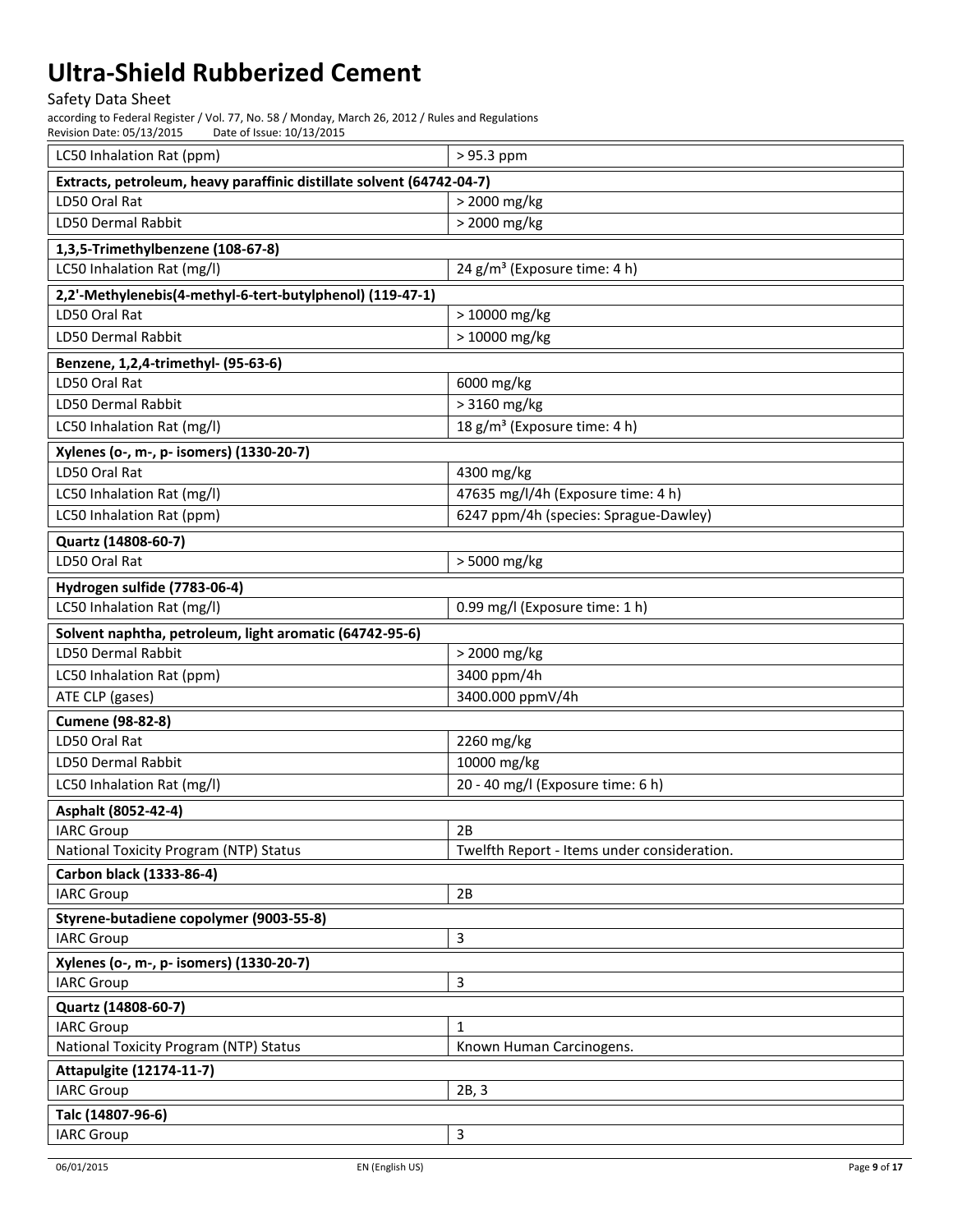# Safety Data Sheet

| National Toxicity Program (NTP) Status                                |                                                                                      | Evidence of Carcinogenicity, Twelfth Report - Items under<br>consideration.                                                                   |  |  |
|-----------------------------------------------------------------------|--------------------------------------------------------------------------------------|-----------------------------------------------------------------------------------------------------------------------------------------------|--|--|
| <b>Cumene (98-82-8)</b>                                               |                                                                                      |                                                                                                                                               |  |  |
| <b>IARC Group</b>                                                     |                                                                                      | 2B                                                                                                                                            |  |  |
| National Toxicity Program (NTP) Status                                |                                                                                      | Evidence of Carcinogenicity.                                                                                                                  |  |  |
| <b>SECTION 12: ECOLOGICAL INFORMATION</b>                             |                                                                                      |                                                                                                                                               |  |  |
| Toxicity Not classified                                               |                                                                                      |                                                                                                                                               |  |  |
|                                                                       |                                                                                      |                                                                                                                                               |  |  |
| Zinc oxide (1314-13-2)                                                |                                                                                      |                                                                                                                                               |  |  |
| LC50 Fish 1                                                           | 780 μg/l Species: Pimephales promelas                                                |                                                                                                                                               |  |  |
|                                                                       | 0.026 mg/l Species: Jordanella floridae<br>NOEC chronic fish                         |                                                                                                                                               |  |  |
| Sulfur (7704-34-9)<br>LC50 Fish 1                                     |                                                                                      |                                                                                                                                               |  |  |
| LC 50 Fish 2                                                          |                                                                                      | 866 mg/l (Exposure time: 96 h - Species: Brachydanio rerio [static])<br>14 mg/l (Exposure time: 96 h - Species: Lepomis macrochirus [static]) |  |  |
|                                                                       |                                                                                      |                                                                                                                                               |  |  |
| Alcohols, C9-11-iso-, C10-rich (68526-85-2)                           |                                                                                      |                                                                                                                                               |  |  |
| LC50 Fish 1                                                           | $3$ mg/l                                                                             |                                                                                                                                               |  |  |
| LC50 other aquatic organisms 1                                        | 2.4 mg/l Algae                                                                       |                                                                                                                                               |  |  |
| EC50 Daphnia 1                                                        | $4 \mu g/l$                                                                          |                                                                                                                                               |  |  |
| Carbon black (1333-86-4)                                              |                                                                                      |                                                                                                                                               |  |  |
|                                                                       | LC50 Fish 1<br>5601 mg/l                                                             |                                                                                                                                               |  |  |
| EC50 Daphnia 1                                                        |                                                                                      | 5600 mg/l (Exposure time: 24 h - Species: Daphnia magna)                                                                                      |  |  |
| Extracts, petroleum, heavy paraffinic distillate solvent (64742-04-7) |                                                                                      |                                                                                                                                               |  |  |
| EC50 Daphnia 1                                                        |                                                                                      | 1.4 mg/l (Exposure time: 48 h - Species: Daphnia magna)                                                                                       |  |  |
| 1,3,5-Trimethylbenzene (108-67-8)                                     |                                                                                      |                                                                                                                                               |  |  |
| LC50 Fish 1                                                           |                                                                                      | 3.48 mg/l (Exposure time: 96 h - Species: Pimephales promelas)                                                                                |  |  |
| Benzene, 1,2,4-trimethyl- (95-63-6)                                   |                                                                                      |                                                                                                                                               |  |  |
| LC50 Fish 1                                                           | 7.19 (7.19 - 8.28) mg/l (Exposure time: 96 h - Species: Pimephales promelas [flow-   |                                                                                                                                               |  |  |
|                                                                       | through])                                                                            |                                                                                                                                               |  |  |
| EC50 Daphnia 1                                                        | 6.14 mg/l (Exposure time: 48 h - Species: Daphnia magna)                             |                                                                                                                                               |  |  |
| Xylenes (o-, m-, p- isomers) (1330-20-7)                              |                                                                                      |                                                                                                                                               |  |  |
| LC50 Fish 1                                                           | $3.3$ mg/l                                                                           |                                                                                                                                               |  |  |
| EC50 Daphnia 1                                                        | 3.82 mg/l (Exposure time: 48 h - Species: water flea)                                |                                                                                                                                               |  |  |
| LC 50 Fish 2                                                          |                                                                                      | 2.661 (2.661 - 4.093) mg/l (Exposure time: 96 h - Species: Oncorhynchus mykiss [static])                                                      |  |  |
| Hydrogen sulfide (7783-06-4)                                          |                                                                                      |                                                                                                                                               |  |  |
| LC50 Fish 1                                                           | 0.0448 mg/l (Exposure time: 96 h - Species: Lepomis macrochirus [flow-through])      |                                                                                                                                               |  |  |
| LC 50 Fish 2                                                          |                                                                                      | 0.016 mg/l (Exposure time: 96 h - Species: Pimephales promelas [flow-through])                                                                |  |  |
| Solvent naphtha, petroleum, light aromatic (64742-95-6)               |                                                                                      |                                                                                                                                               |  |  |
| LC50 Fish 1                                                           |                                                                                      | 9.22 mg/l (Exposure time: 96 h - Species: Oncorhynchus mykiss)                                                                                |  |  |
| EC50 Daphnia 1                                                        |                                                                                      | 6.14 mg/l (Exposure time: 48 h - Species: Daphnia magna)                                                                                      |  |  |
| Talc (14807-96-6)                                                     |                                                                                      |                                                                                                                                               |  |  |
| LC50 Fish 1                                                           | > 100 g/l (Exposure time: 96 h - Species: Brachydanio rerio [semi-static])           |                                                                                                                                               |  |  |
| <b>Cumene (98-82-8)</b>                                               |                                                                                      |                                                                                                                                               |  |  |
| LC50 Fish 1                                                           | 6.04 - 6.61 mg/l (Exposure time: 96 h - Species: Pimephales promelas [flow-through]) |                                                                                                                                               |  |  |
| EC50 Daphnia 1                                                        | 0.6 mg/l (Exposure time: 48 h - Species: Daphnia magna)                              |                                                                                                                                               |  |  |
| LC 50 Fish 2                                                          | 4.8 mg/l (Exposure time: 96 h - Species: Oncorhynchus mykiss [flow-through])         |                                                                                                                                               |  |  |
| EC50 Daphnia 2                                                        | 7.9 - 14.1 mg/l (Exposure time: 48 h - Species: Daphnia magna [Static])              |                                                                                                                                               |  |  |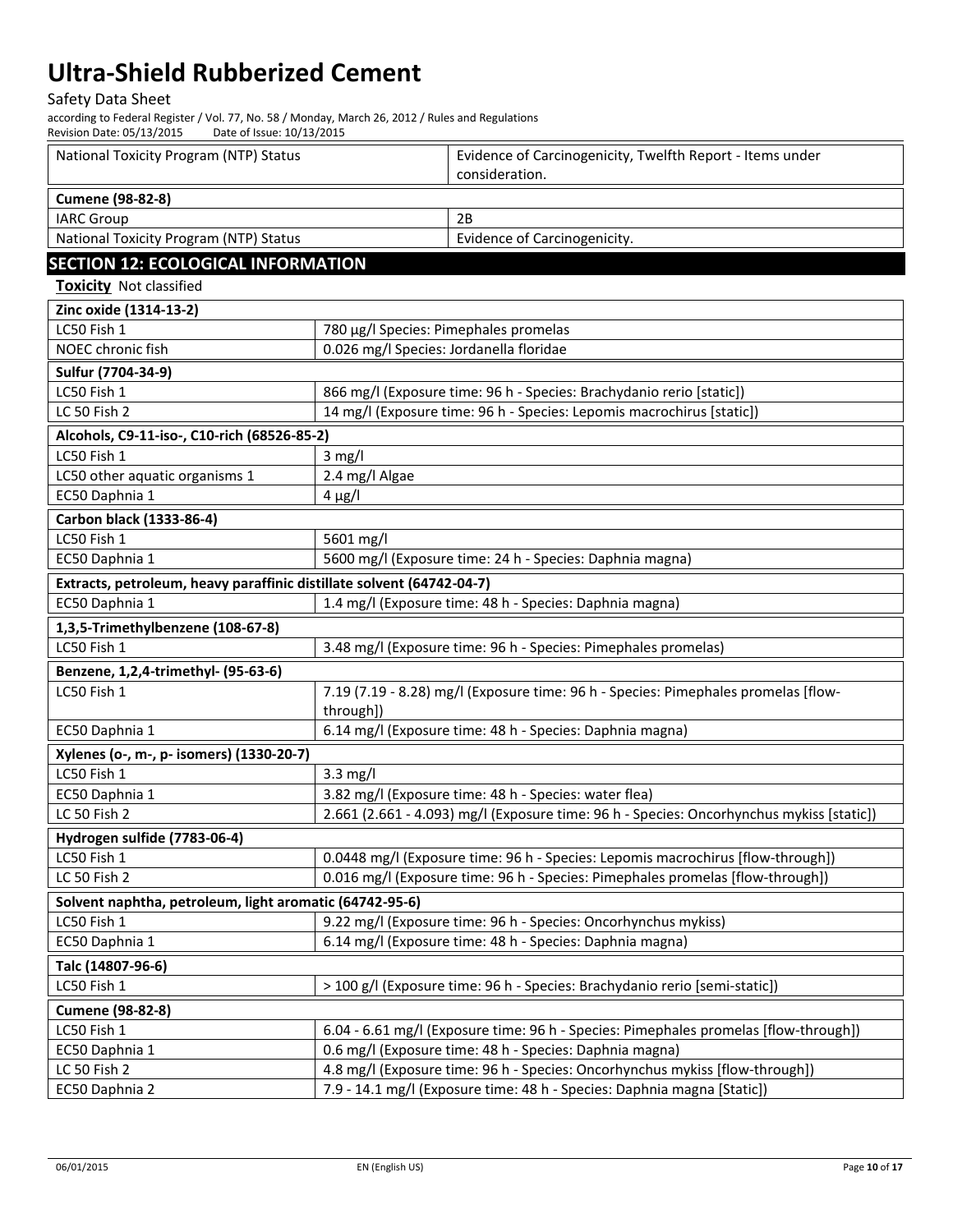#### Safety Data Sheet

according to Federal Register / Vol. 77, No. 58 / Monday, March 26, 2012 / Rules and Regulations Revision Date: 05/13/2015

| <b>Persistence and Degradability</b>                                  |                               |  |  |
|-----------------------------------------------------------------------|-------------------------------|--|--|
| Garla-Flex <sup>®</sup>                                               |                               |  |  |
| Persistence and Degradability                                         | Not established.              |  |  |
| <b>Bioaccumulative Potential</b>                                      |                               |  |  |
| Garla-Flex®                                                           |                               |  |  |
| <b>Bioaccumulative Potential</b>                                      | Not established.              |  |  |
| Asphalt (8052-42-4)                                                   |                               |  |  |
| BCF fish 1                                                            | (no bioaccumulation expected) |  |  |
| Log Pow                                                               | > 6                           |  |  |
| Extracts, petroleum, heavy paraffinic distillate solvent (64742-04-7) |                               |  |  |
| Log Pow                                                               | $> 0.5$ (at 20 °C)            |  |  |
| Benzene, 1,2,4-trimethyl- (95-63-6)                                   |                               |  |  |
| Log Pow                                                               | 3.63                          |  |  |
| Xylenes (o-, m-, p- isomers) (1330-20-7)                              |                               |  |  |
| BCF fish 1                                                            | $0.6(0.6 - 15)$               |  |  |
| Log Pow                                                               | $2.77 - 3.15$                 |  |  |
| Hydrogen sulfide (7783-06-4)                                          |                               |  |  |
| BCF fish 1                                                            | (no bioaccumulation expected) |  |  |
| Log Pow                                                               | $0.45$ (at 25 °C)             |  |  |
| Talc (14807-96-6)                                                     |                               |  |  |
| BCF fish 1                                                            | (no known bioaccumulation)    |  |  |
| <b>Cumene (98-82-8)</b>                                               |                               |  |  |
| BCF fish 1                                                            | 35.5                          |  |  |
| Log Pow                                                               | 3.55 (at 23 °C)               |  |  |
| <b>Mobility in Soil</b>                                               |                               |  |  |
| Stearic acid (57-11-4)                                                |                               |  |  |
| Log Koc                                                               | 51.05                         |  |  |

### **Other Adverse Effects**

**Other Information:** Avoid release to the environment.

### **SECTION 13: DISPOSAL CONSIDERATIONS**

**Waste Disposal Recommendations:** Dispose of waste material in accordance with all local, regional, national, and international regulations.

**Additional Information:** Prevent runoff from entering drains, sewers or waterways.

| <b>SECTION 14: TRANSPORT INFORMATION</b> |  |                          |
|------------------------------------------|--|--------------------------|
| 14.1 In Accordance with DOT              |  |                          |
| <b>Proper Shipping Name</b>              |  | : Non-Regulated Material |
| <b>Hazard Class</b>                      |  | : 3                      |
| <b>Identification Number</b>             |  | : UN1999                 |
| Label Codes                              |  | : 3                      |
| <b>Packing Group</b>                     |  | : III                    |
| <b>ERG Number</b>                        |  | : 128                    |
| 14.2 In Accordance with IMDG             |  |                          |
| <b>Proper Shipping Name</b>              |  | : TARS, LIQUID           |
| <b>Hazard Class</b>                      |  | : 3                      |
| <b>Identification Number</b>             |  | : UN1999                 |
| <b>Packing Group</b>                     |  | : III                    |
| <b>Label Codes</b>                       |  | : 3                      |
|                                          |  |                          |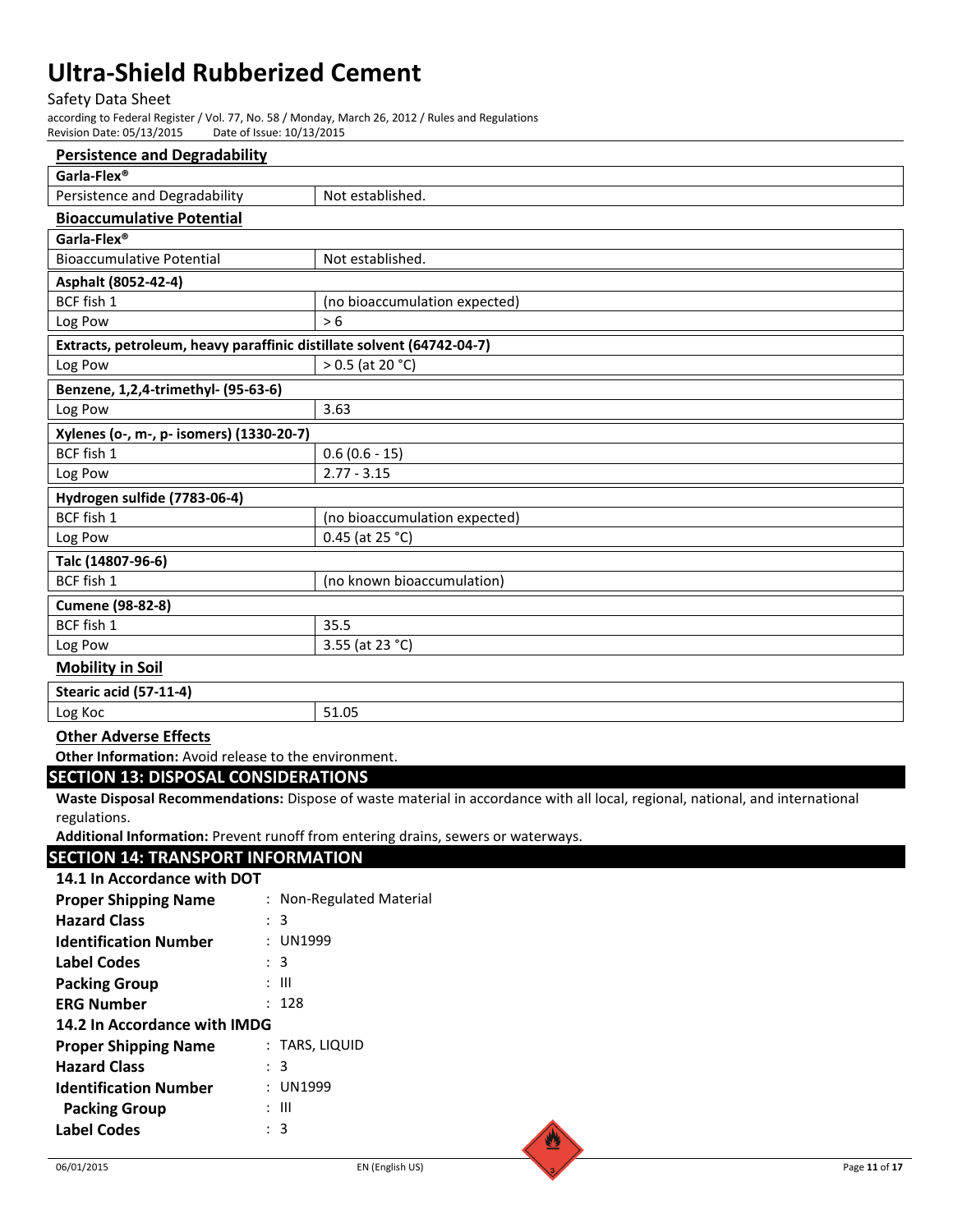# Safety Data Sheet according to Federal Register / Vol. 77, No. 58 / Monday, March 26, 2012 / Rules and Regulations<br>Revision Date: 05/13/2015 Date of Issue: 10/13/2015

 $Revision Date: 05/13/2015$ 

| EmS-No. (Fire)               |  | : F-F          |
|------------------------------|--|----------------|
| EmS-No. (Spillage)           |  | : S-E          |
| <b>MFAG Number</b>           |  | 130            |
| 14.3 In Accordance with IATA |  |                |
| <b>Proper Shipping Name</b>  |  | : TARS, LIQUID |
| <b>Packing Group</b>         |  | : III          |
| <b>Identification Number</b> |  | : UN1999       |
| <b>Hazard Class</b>          |  | : 3            |
| Label Codes                  |  | : 3            |
| <b>ERG Code (IATA)</b>       |  | : 3L           |
| 14.4 In Accordance with TDG  |  |                |
| <b>Proper Shipping Name</b>  |  | : TARS, LIQUID |
| <b>Packing Group</b>         |  | : II           |
| <b>Hazard Class</b>          |  | : 3            |
| <b>Identification Number</b> |  | : UN1999       |
| Label Codes                  |  | : 3            |



# **SECTION 15: REGULATORY INFORMATION**

**US Federal Regulations**

| Asphalt (8052-42-4)                                                                                                          |  |  |
|------------------------------------------------------------------------------------------------------------------------------|--|--|
| Listed on the United States TSCA (Toxic Substances Control Act) inventory                                                    |  |  |
| 1-Propanamine, 3-(isodecyloxy)-, acetate (28701-67-9)                                                                        |  |  |
| Listed on the United States TSCA (Toxic Substances Control Act) inventory                                                    |  |  |
| Zinc oxide (1314-13-2)                                                                                                       |  |  |
| Listed on the United States TSCA (Toxic Substances Control Act) inventory                                                    |  |  |
| Sulfur (7704-34-9)                                                                                                           |  |  |
| Listed on the United States TSCA (Toxic Substances Control Act) inventory                                                    |  |  |
| Stearic acid (57-11-4)                                                                                                       |  |  |
| Listed on the United States TSCA (Toxic Substances Control Act) inventory                                                    |  |  |
| Alcohols, C9-11-iso-, C10-rich (68526-85-2)                                                                                  |  |  |
| Listed on the United States TSCA (Toxic Substances Control Act) inventory                                                    |  |  |
| Carbon black (1333-86-4)                                                                                                     |  |  |
| Listed on the United States TSCA (Toxic Substances Control Act) inventory                                                    |  |  |
| Styrene-1,3-Butadiene polymer, hydrogenated (66070-58-4)                                                                     |  |  |
| Listed on the United States TSCA (Toxic Substances Control Act) inventory                                                    |  |  |
| Styrene-butadiene copolymer (9003-55-8)                                                                                      |  |  |
| Listed on the United States TSCA (Toxic Substances Control Act) inventory                                                    |  |  |
| 1,3-Butadiene, 2-methyl-, homopolymer (9003-31-0)                                                                            |  |  |
| Listed on the United States TSCA (Toxic Substances Control Act) inventory                                                    |  |  |
| Extracts, petroleum, heavy paraffinic distillate solvent (64742-04-7)                                                        |  |  |
| Listed on the United States TSCA (Toxic Substances Control Act) inventory                                                    |  |  |
| 1,3,5-Trimethylbenzene (108-67-8)                                                                                            |  |  |
| Listed on the United States TSCA (Toxic Substances Control Act) inventory                                                    |  |  |
| T - T - indicates a substance that is the subject of a Section 4 test<br><b>EPA TSCA Regulatory Flag</b><br>rule under TSCA. |  |  |
| 2,2'-Methylenebis(4-methyl-6-tert-butylphenol) (119-47-1)                                                                    |  |  |
| Listed on the United States TSCA (Toxic Substances Control Act) inventory                                                    |  |  |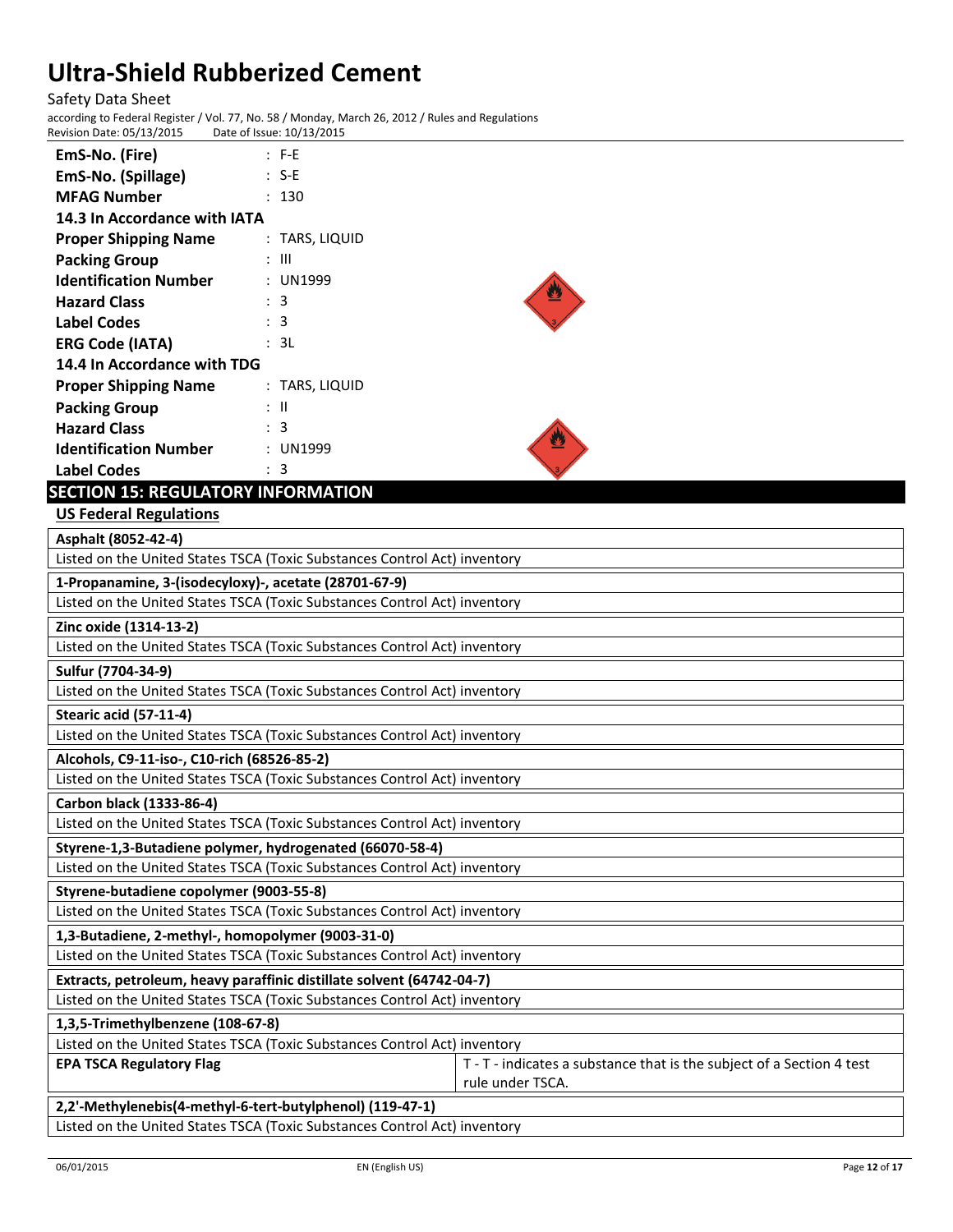# Safety Data Sheet

| Nickel, (1-butanamine)[[2,2'-thiobis[4-(1,1,3,3-tetramethylbutyl)phenolato]](2-)-O,O',S]- (14516-71-3) |                                                                       |  |
|--------------------------------------------------------------------------------------------------------|-----------------------------------------------------------------------|--|
| Listed on the United States TSCA (Toxic Substances Control Act) inventory                              |                                                                       |  |
| Benzene, 1,2,4-trimethyl- (95-63-6)                                                                    |                                                                       |  |
| Listed on the United States TSCA (Toxic Substances Control Act) inventory                              |                                                                       |  |
| Listed on SARA Section 313 (Specific toxic chemical listings)                                          |                                                                       |  |
| <b>SARA Section 313 - Emission Reporting</b>                                                           | 1.0%                                                                  |  |
| Xylenes (o-, m-, p- isomers) (1330-20-7)                                                               |                                                                       |  |
| Listed on the United States TSCA (Toxic Substances Control Act) inventory                              |                                                                       |  |
| Listed on SARA Section 313 (Specific toxic chemical listings)                                          |                                                                       |  |
| RQ (Reportable Quantity, Section 304 of EPA's List of Lists):                                          | 100 lb                                                                |  |
| <b>SARA Section 313 - Emission Reporting</b>                                                           | 1.0%                                                                  |  |
| Quartz (14808-60-7)                                                                                    |                                                                       |  |
| Listed on the United States TSCA (Toxic Substances Control Act) inventory                              |                                                                       |  |
| Hydrogen sulfide (7783-06-4)                                                                           |                                                                       |  |
| Listed on the United States TSCA (Toxic Substances Control Act) inventory                              |                                                                       |  |
| Listed on SARA Section 302 (Specific toxic chemical listings)                                          |                                                                       |  |
| Listed on SARA Section 313 (Specific toxic chemical listings)                                          |                                                                       |  |
| <b>SARA Section 302 Threshold Planning Quantity (TPQ)</b>                                              | 500                                                                   |  |
| <b>SARA Section 313 - Emission Reporting</b>                                                           | 1.0%                                                                  |  |
| Solvent naphtha, petroleum, light aromatic (64742-95-6)                                                |                                                                       |  |
| Listed on the United States TSCA (Toxic Substances Control Act) inventory                              |                                                                       |  |
| Talc (14807-96-6)                                                                                      |                                                                       |  |
| Listed on the United States TSCA (Toxic Substances Control Act) inventory                              |                                                                       |  |
| <b>Cumene (98-82-8)</b>                                                                                |                                                                       |  |
| Listed on the United States TSCA (Toxic Substances Control Act) inventory                              |                                                                       |  |
| Listed on SARA Section 313 (Specific toxic chemical listings)                                          |                                                                       |  |
| <b>EPA TSCA Regulatory Flag</b>                                                                        | T - T - indicates a substance that is the subject of a Section 4 test |  |
|                                                                                                        | rule under TSCA.                                                      |  |
| <b>SARA Section 313 - Emission Reporting</b>                                                           | 1.0%                                                                  |  |
| <b>US State Regulations</b>                                                                            |                                                                       |  |
| Carbon black (1333-86-4)                                                                               |                                                                       |  |
| U.S. - California - Proposition 65 - Carcinogens List                                                  | WARNING: This product contains chemicals known to the State of        |  |
|                                                                                                        | California to cause cancer.                                           |  |
| Quartz (14808-60-7)                                                                                    |                                                                       |  |
| U.S. - California - Proposition 65 - Carcinogens List                                                  | WARNING: This product contains chemicals known to the State of        |  |
|                                                                                                        | California to cause cancer.                                           |  |
| <b>Attapulgite (12174-11-7)</b>                                                                        |                                                                       |  |
| U.S. - California - Proposition 65 - Carcinogens List                                                  | WARNING: This product contains chemicals known to the State of        |  |
|                                                                                                        | California to cause cancer.                                           |  |
| <b>Cumene (98-82-8)</b>                                                                                |                                                                       |  |
| U.S. - California - Proposition 65 - Carcinogens List                                                  | WARNING: This product contains chemicals known to the State of        |  |
|                                                                                                        | California to cause cancer.                                           |  |
| Asphalt (8052-42-4)                                                                                    |                                                                       |  |
| RTK - U.S. - Massachusetts - Right To Know List                                                        |                                                                       |  |
| RTK - U.S. - New Jersey - Right to Know Hazardous Substance List                                       |                                                                       |  |
| RTK - U.S. - Pennsylvania - RTK (Right to Know) List                                                   |                                                                       |  |
| Zinc oxide (1314-13-2)                                                                                 |                                                                       |  |
| RTK - U.S. - Massachusetts - Right To Know List                                                        |                                                                       |  |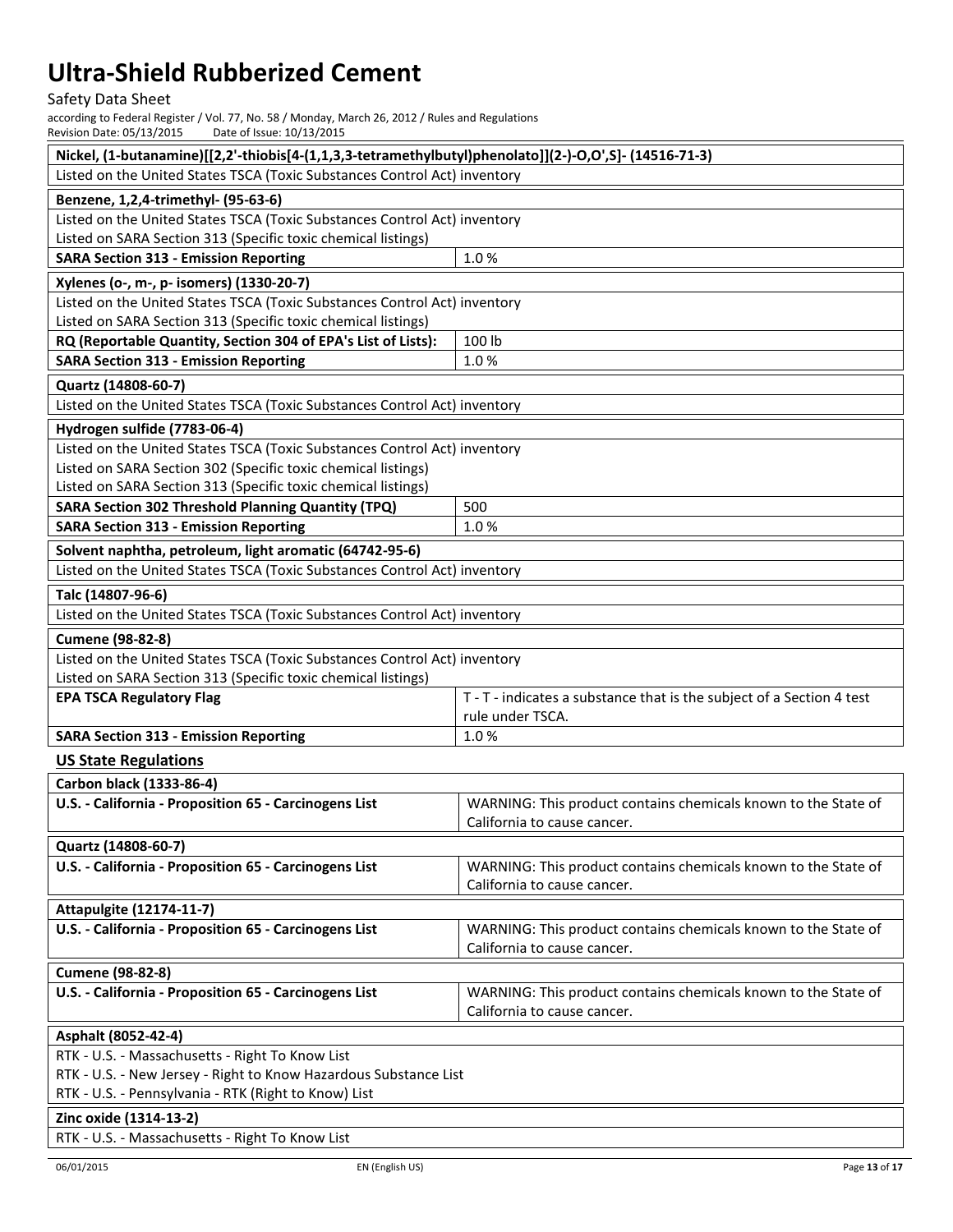Safety Data Sheet

| Revision Date: 05/13/2015<br>Date of Issue: 10/13/2015                                                                                          |
|-------------------------------------------------------------------------------------------------------------------------------------------------|
| RTK - U.S. - New Jersey - Right to Know Hazardous Substance List                                                                                |
| RTK - U.S. - Pennsylvania - RTK (Right to Know) - Environmental Hazard List                                                                     |
| RTK - U.S. - Pennsylvania - RTK (Right to Know) List                                                                                            |
| Sulfur (7704-34-9)                                                                                                                              |
| RTK - U.S. - Massachusetts - Right To Know List                                                                                                 |
| RTK - U.S. - New Jersey - Right to Know Hazardous Substance List                                                                                |
| RTK - U.S. - Pennsylvania - RTK (Right to Know) List                                                                                            |
| Carbon black (1333-86-4)                                                                                                                        |
| RTK - U.S. - Massachusetts - Right To Know List                                                                                                 |
| RTK - U.S. - New Jersey - Right to Know Hazardous Substance List                                                                                |
| RTK - U.S. - Pennsylvania - RTK (Right to Know) - Special Hazardous Substances                                                                  |
| RTK - U.S. - Pennsylvania - RTK (Right to Know) List                                                                                            |
| Extracts, petroleum, heavy paraffinic distillate solvent (64742-04-7)                                                                           |
| RTK - U.S. - Massachusetts - Right To Know List                                                                                                 |
| 1,3,5-Trimethylbenzene (108-67-8)                                                                                                               |
| RTK - U.S. - Massachusetts - Right To Know List                                                                                                 |
| Benzene, 1,2,4-trimethyl- (95-63-6)                                                                                                             |
| RTK - U.S. - Massachusetts - Right To Know List                                                                                                 |
| RTK - U.S. - New Jersey - Right to Know Hazardous Substance List                                                                                |
| RTK - U.S. - Pennsylvania - RTK (Right to Know) - Environmental Hazard List                                                                     |
| RTK - U.S. - Pennsylvania - RTK (Right to Know) List                                                                                            |
| Xylenes (o-, m-, p- isomers) (1330-20-7)                                                                                                        |
| RTK - U.S. - Massachusetts - Right To Know List                                                                                                 |
| RTK - U.S. - New Jersey - Right to Know Hazardous Substance List<br>RTK - U.S. - Pennsylvania - RTK (Right to Know) - Environmental Hazard List |
| RTK - U.S. - Pennsylvania - RTK (Right to Know) List                                                                                            |
| Quartz (14808-60-7)                                                                                                                             |
| RTK - U.S. - Massachusetts - Right To Know List                                                                                                 |
| RTK - U.S. - New Jersey - Right to Know Hazardous Substance List                                                                                |
| RTK - U.S. - Pennsylvania - RTK (Right to Know) List                                                                                            |
| Hydrogen sulfide (7783-06-4)                                                                                                                    |
| RTK - U.S. - Massachusetts - Right To Know List                                                                                                 |
| RTK - U.S. - New Jersey - Right to Know Hazardous Substance List                                                                                |
| RTK - U.S. - Pennsylvania - RTK (Right to Know) - Environmental Hazard List                                                                     |
| RTK - U.S. - Pennsylvania - RTK (Right to Know) List                                                                                            |
| Talc (14807-96-6)                                                                                                                               |
| RTK - U.S. - Massachusetts - Right To Know List                                                                                                 |
| RTK - U.S. - New Jersey - Right to Know Hazardous Substance List                                                                                |
| RTK - U.S. - Pennsylvania - RTK (Right to Know) List                                                                                            |
| <b>Cumene (98-82-8)</b>                                                                                                                         |
| RTK - U.S. - Massachusetts - Right To Know List                                                                                                 |
| RTK - U.S. - New Jersey - Right to Know Hazardous Substance List                                                                                |
| RTK - U.S. - Pennsylvania - RTK (Right to Know) - Environmental Hazard List                                                                     |
| RTK - U.S. - Pennsylvania - RTK (Right to Know) List                                                                                            |
| <b>Canadian Regulations</b>                                                                                                                     |
| <b>Ultra-Shield Rubberized Cement</b>                                                                                                           |

| <u>URA JINCIU INUDUCITECU CCINCIN</u> |                                                                                    |  |
|---------------------------------------|------------------------------------------------------------------------------------|--|
| <b>WHMIS Classification</b>           | Class B Division 3 - Combustible Liquid                                            |  |
|                                       | Class D Division 2 Subdivision A - Very toxic material causing other toxic effects |  |
|                                       | Class D Division 2 Subdivision B - Toxic material causing other toxic effects      |  |
|                                       |                                                                                    |  |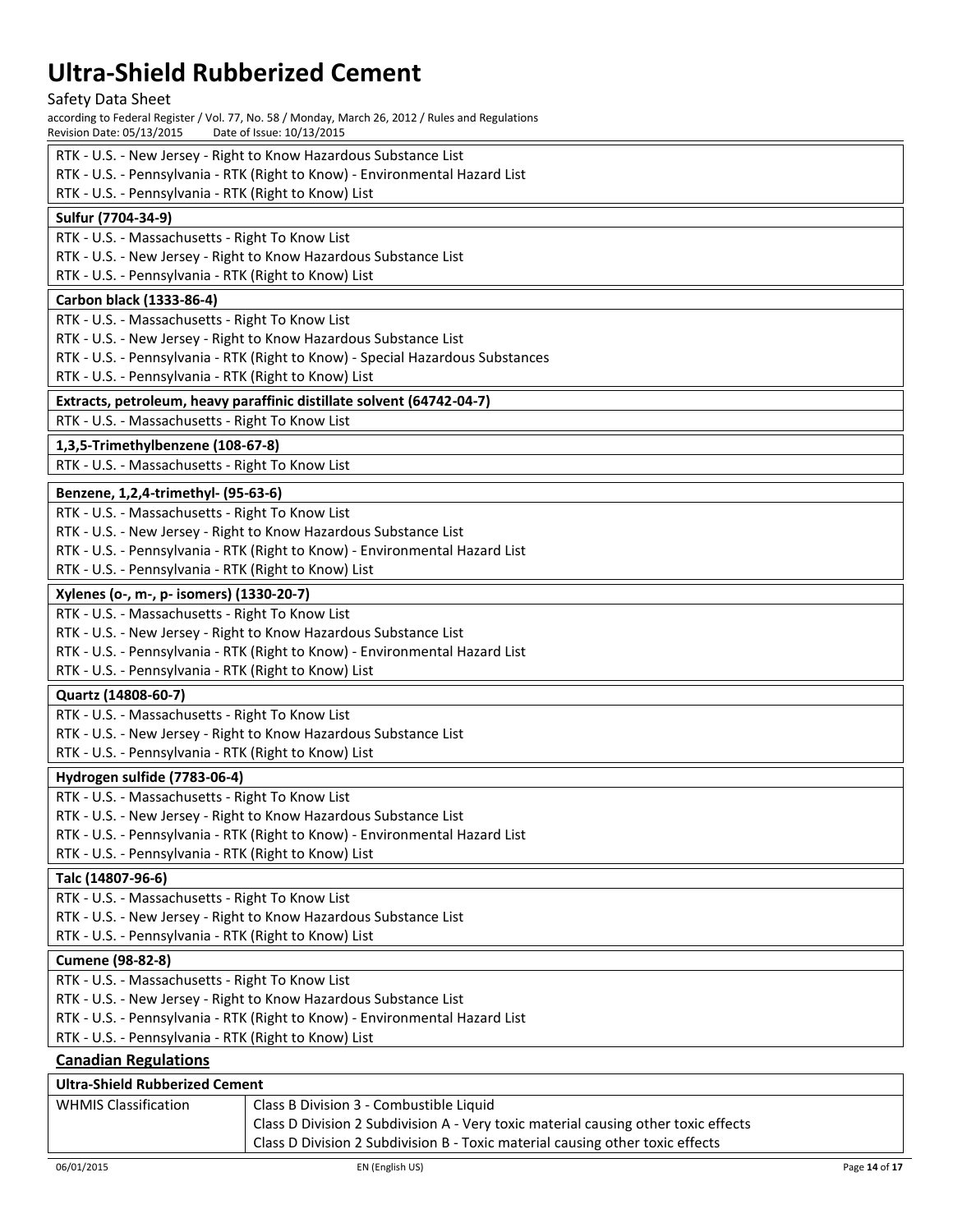Safety Data Sheet

| Asphalt (8052-42-4)                                                                                               |  |
|-------------------------------------------------------------------------------------------------------------------|--|
| Listed on the Canadian DSL (Domestic Substances List) inventory.                                                  |  |
| 1-Propanamine, 3-(isodecyloxy)-, acetate (28701-67-9)                                                             |  |
| Listed on the Canadian DSL (Domestic Substances List) inventory.                                                  |  |
| Zinc oxide (1314-13-2)                                                                                            |  |
| Listed on the Canadian DSL (Domestic Substances List) inventory.                                                  |  |
| Listed on the Canadian Ingredient Disclosure List                                                                 |  |
| <b>WHMIS Classification</b><br>Uncontrolled product according to WHMIS classification criteria                    |  |
| Sulfur (7704-34-9)                                                                                                |  |
| Listed on the Canadian DSL (Domestic Substances List) inventory.                                                  |  |
| <b>WHMIS Classification</b><br>Class B Division 4 - Flammable Solid                                               |  |
| Stearic acid (57-11-4)                                                                                            |  |
| Listed on the Canadian DSL (Domestic Substances List) inventory.                                                  |  |
| Listed on the Canadian Ingredient Disclosure List                                                                 |  |
| <b>WHMIS Classification</b><br>Uncontrolled product according to WHMIS classification criteria                    |  |
| Alcohols, C9-11-iso-, C10-rich (68526-85-2)                                                                       |  |
| Listed on the Canadian DSL (Domestic Substances List) inventory.                                                  |  |
| Carbon black (1333-86-4)                                                                                          |  |
| Listed on the Canadian DSL (Domestic Substances List) inventory.                                                  |  |
| Listed on the Canadian Ingredient Disclosure List                                                                 |  |
| <b>WHMIS Classification</b><br>Class D Division 2 Subdivision A - Very toxic material causing other toxic effects |  |
| Styrene-1,3-Butadiene polymer, hydrogenated (66070-58-4)                                                          |  |
| Listed on the Canadian DSL (Domestic Substances List) inventory.                                                  |  |
| Styrene-butadiene copolymer (9003-55-8)                                                                           |  |
| Listed on the Canadian DSL (Domestic Substances List) inventory.                                                  |  |
| <b>WHMIS Classification</b><br>Uncontrolled product according to WHMIS classification criteria                    |  |
| 1,3-Butadiene, 2-methyl-, homopolymer (9003-31-0)                                                                 |  |
| Listed on the Canadian DSL (Domestic Substances List) inventory                                                   |  |
| Extracts, petroleum, heavy paraffinic distillate solvent (64742-04-7)                                             |  |
| Listed on the Canadian DSL (Domestic Substances List) inventory.                                                  |  |
| 1,3,5-Trimethylbenzene (108-67-8)                                                                                 |  |
| Listed on the Canadian DSL (Domestic Substances List) inventory.                                                  |  |
| Listed on the Canadian Ingredient Disclosure List                                                                 |  |
| <b>WHMIS Classification</b><br>Class B Division 3 - Combustible Liquid                                            |  |
| 2,2'-Methylenebis(4-methyl-6-tert-butylphenol) (119-47-1)                                                         |  |
| Listed on the Canadian DSL (Domestic Substances List) inventory.                                                  |  |
| Listed on the Canadian Ingredient Disclosure List                                                                 |  |
| Nickel, (1-butanamine)[[2,2'-thiobis[4-(1,1,3,3-tetramethylbutyl)phenolato]](2-)-O,O',S]- (14516-71-3)            |  |
| Listed on the Canadian DSL (Domestic Substances List) inventory.                                                  |  |
| Benzene, 1,2,4-trimethyl- (95-63-6)                                                                               |  |
| Listed on the Canadian DSL (Domestic Substances List) inventory.                                                  |  |
| Listed on the Canadian Ingredient Disclosure List                                                                 |  |
|                                                                                                                   |  |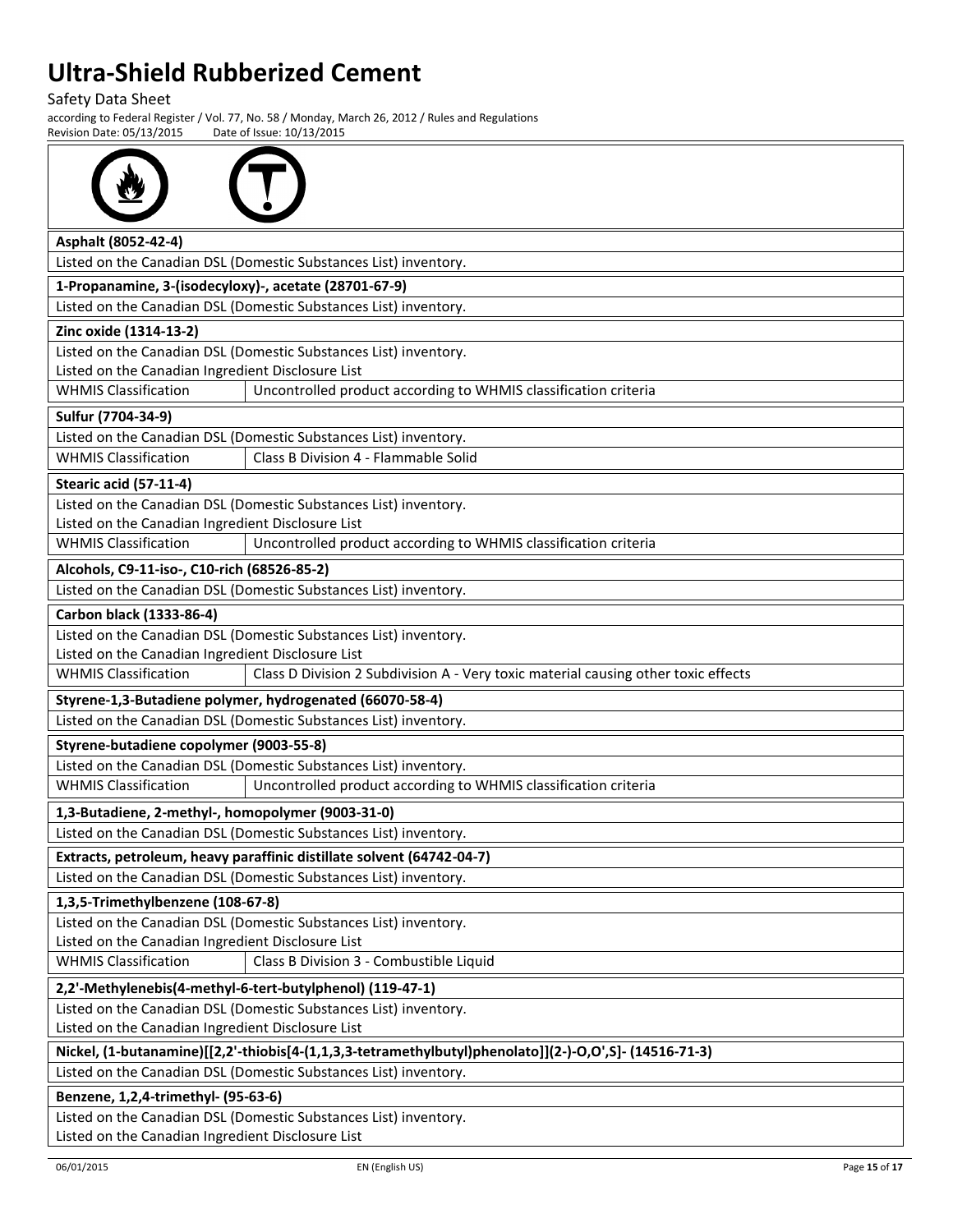#### Safety Data Sheet

according to Federal Register / Vol. 77, No. 58 / Monday, March 26, 2012 / Rules and Regulations

Revision Date: 05/13/2015 Date of Issue: 10/13/2015

| <b>WHMIS Classification</b>                                                                                                                                                                                                                                              | Class B Division 3 - Combustible Liquid                                                            |  |
|--------------------------------------------------------------------------------------------------------------------------------------------------------------------------------------------------------------------------------------------------------------------------|----------------------------------------------------------------------------------------------------|--|
|                                                                                                                                                                                                                                                                          | Class D Division 2 Subdivision A - Very toxic material causing other toxic effects                 |  |
|                                                                                                                                                                                                                                                                          | Class D Division 2 Subdivision B - Toxic material causing other toxic effects                      |  |
| Xylenes (o-, m-, p- isomers) (1330-20-7)                                                                                                                                                                                                                                 |                                                                                                    |  |
|                                                                                                                                                                                                                                                                          | Listed on the Canadian DSL (Domestic Substances List) inventory.                                   |  |
| <b>WHMIS Classification</b>                                                                                                                                                                                                                                              | Class B Division 2 - Flammable Liquid                                                              |  |
|                                                                                                                                                                                                                                                                          | Class D Division 2 Subdivision A - Very toxic material causing other toxic effects                 |  |
|                                                                                                                                                                                                                                                                          | Class D Division 2 Subdivision B - Toxic material causing other toxic effects                      |  |
| Quartz (14808-60-7)                                                                                                                                                                                                                                                      |                                                                                                    |  |
|                                                                                                                                                                                                                                                                          | Listed on the Canadian DSL (Domestic Substances List) inventory.                                   |  |
| Listed on the Canadian Ingredient Disclosure List                                                                                                                                                                                                                        |                                                                                                    |  |
| <b>WHMIS Classification</b>                                                                                                                                                                                                                                              | Class D Division 2 Subdivision A - Very toxic material causing other toxic effects                 |  |
| Hydrogen sulfide (7783-06-4)                                                                                                                                                                                                                                             |                                                                                                    |  |
|                                                                                                                                                                                                                                                                          | Listed on the Canadian DSL (Domestic Substances List) inventory.                                   |  |
| Listed on the Canadian Ingredient Disclosure List                                                                                                                                                                                                                        |                                                                                                    |  |
| <b>WHMIS Classification</b>                                                                                                                                                                                                                                              | Class A - Compressed Gas                                                                           |  |
|                                                                                                                                                                                                                                                                          | Class B Division 1 - Flammable Gas                                                                 |  |
|                                                                                                                                                                                                                                                                          | Class D Division 1 Subdivision A - Very toxic material causing immediate and serious toxic effects |  |
|                                                                                                                                                                                                                                                                          | Class D Division 2 Subdivision B - Toxic material causing other toxic effects                      |  |
| Solvent naphtha, petroleum, light aromatic (64742-95-6)                                                                                                                                                                                                                  |                                                                                                    |  |
|                                                                                                                                                                                                                                                                          | Listed on the Canadian DSL (Domestic Substances List) inventory.                                   |  |
| <b>WHMIS Classification</b>                                                                                                                                                                                                                                              | Class B Division 3 - Combustible Liquid                                                            |  |
|                                                                                                                                                                                                                                                                          | Class D Division 2 Subdivision B - Toxic material causing other toxic effects                      |  |
| Talc (14807-96-6)                                                                                                                                                                                                                                                        |                                                                                                    |  |
| Listed on the Canadian DSL (Domestic Substances List) inventory.                                                                                                                                                                                                         |                                                                                                    |  |
| <b>WHMIS Classification</b>                                                                                                                                                                                                                                              | Class D Division 2 Subdivision A - Very toxic material causing other toxic effects                 |  |
| <b>Cumene (98-82-8)</b>                                                                                                                                                                                                                                                  |                                                                                                    |  |
| Listed on the Canadian DSL (Domestic Substances List) inventory.                                                                                                                                                                                                         |                                                                                                    |  |
| Listed on the Canadian Ingredient Disclosure List                                                                                                                                                                                                                        |                                                                                                    |  |
| <b>WHMIS Classification</b>                                                                                                                                                                                                                                              | Class B Division 2 - Flammable Liquid                                                              |  |
|                                                                                                                                                                                                                                                                          | Class D Division 2 Subdivision A - Very toxic material causing other toxic effects                 |  |
| Coal, anthracite (8029-10-5)                                                                                                                                                                                                                                             |                                                                                                    |  |
| <b>WHMIS Classification</b>                                                                                                                                                                                                                                              | Class D Division 2 Subdivision B - Toxic material causing other toxic effects                      |  |
| the contract of the contract of the contract of the contract of the contract of the contract of the contract of<br>$\mathbf{r}$ and $\mathbf{r}$ are the set of $\mathbf{r}$ and $\mathbf{r}$ are the set of $\mathbf{r}$<br>$1 \tcdot 1 \tcdot 1$ $1 \tcdot 1 \tcdot 1$ |                                                                                                    |  |

This product has been classified in accordance with the hazard criteria of the Controlled Products Regulations (CPR) and the SDS contains all of the information required by CPR.

### **SECTION 16: OTHER INFORMATION, INCLUDING DATE OF PREPARATION OR LAST REVISION**

- **Revision date** : 10/13/2015
- **Other Information** : This document has been prepared in accordance with the SDS requirements of the OSHA Hazard Communication Standard 29 CFR 1910.1200.

### **Party Responsible for the Preparation of This Document**

The Garland Company, Inc. 3800 East 91st Street Cleveland, Ohio 44105-2197 T-800-762-8225

*This information is based on our knowledge as of the Revision Date and is intended to describe the product only for the purposes of health, safety, and environmental requirements as of the Revision Date. It should not therefore be construed as guaranteeing any specific property of the product nor as providing any warranty, expressed or implied. The user assumes all responsibility, liability, risk of loss, damage, or expense arising out of, or in any way connected with, the handling, storage, use, or disposal of the product.*